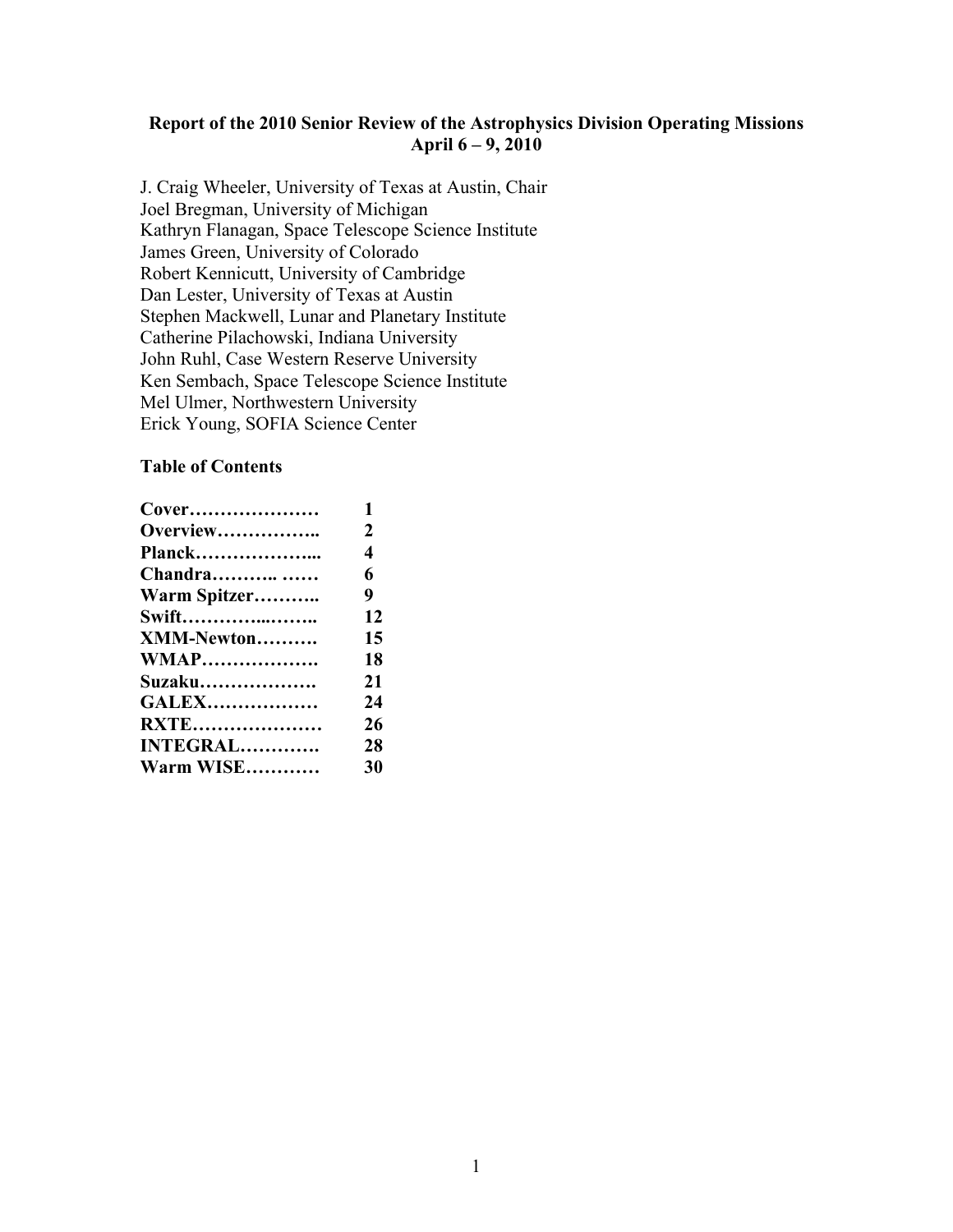### **Overview**

The Astrophysics Division (AD) convened the 2010 Senior Review Committee (SRC) with the charge to rank the scientific merit of the extended mission proposals from the following eleven missions on a "science per dollar" basis, based on the expected returns from the projects being reviewed in the immediate future years FY2011 and FY2012:

| Chandra         | Swift             |
|-----------------|-------------------|
| <b>GALEX</b>    | Warm Spitzer      |
| <b>INTEGRAL</b> | Warm WISE         |
| Planck          | <b>WMAP</b>       |
| <b>RXTE</b>     | <b>XMM-Newton</b> |
| Suzaku          |                   |

Given the varying status and performance capabilities of these missions, the SRC interpreted "science per dollar" in terms of the science of the whole portfolio under review for the total allotted budget.

The SRC reviewed proposals from each of the mission projects. The SRC read all of these proposals before convening. One primary and two secondary reviewers were assigned to each proposal, with one of the secondary reviewers being a "non-expert" on that particular mission. Two telecons were held, on March 25 and April 2, in preparation for the committee meeting. Representatives of each mission project made presentations and responded to questions from the SRC members.

The proposals included budget requests for (in most cases) two scenarios: an "in-guide" budget specified in advance by the AD and an augmented budget, in most cases for the four-year run out FY2011 – FY2014. Before our deliberations began, the SRC was provided with a budget agreed upon by NASA and OMB for support of each of the missions under consideration and the corresponding totals per fiscal year. These numbers were the basis for the FY2011 budget proposal submitted to Congress on February 1 and constitute the FY2011 President's Budget with the FY2010 Initial Operating Plan. These "President's Budget" numbers sometimes differed from the in-guide early planning numbers that were provided to each mission in late 2009 on which the mission teams based their Senior Review proposals. Our funding recommendations are therefore made in view of the differences between those in-guide numbers and the newer numbers in the President's budget. In addition to our prioritization, the SRC recommended funding levels that are consistent with the total pool available in the President's Budget.

In the judgment of the SRC, all the missions under review are currently doing valuable science. The task of the SRC is to consider the proposals for the future extended missions. The SRC considered the overall scientific merit of the extended missions and the incremental and synergistic benefit to the overall AD portfolio, the budget costs of each mission, and the overall budget constraints. A preliminary poll was taken on the value of the proposed extended missions within the context of the available budget. After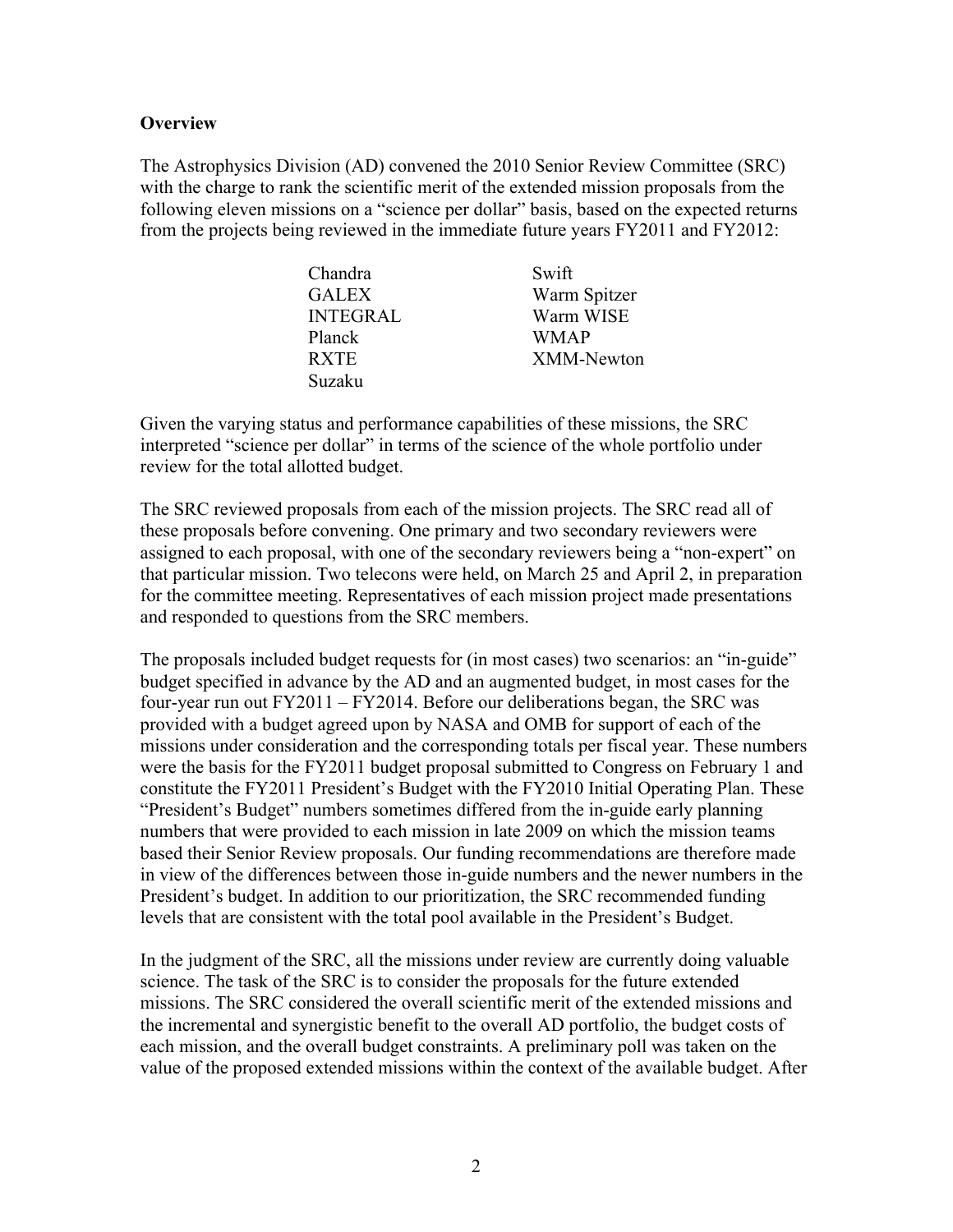further discussion, the rankings were reconsidered, but no changes were made. The resulting rankings are displayed below:

| 1. Planck       | 7. Suzaku     |
|-----------------|---------------|
| 2. Chandra      | 8. GALEX      |
| 3. Warm Spitzer | 9. RXTE       |
| 4. Swift        | 10. INTEGRAL  |
| 5. XMM-Newton   | 11. Warm WISE |
| 6. WMAP         |               |

The SRC unanimously endorses this rank-ordering.

Detailed summaries of the scientific merits of each mission and recommendations for funding follow. In ranking these missions, the SRC took these details into full account. The SRC placed particular emphasis on the science to be accomplished during FY2011 and FY2012 in anticipation that the Senior Review of Operating Missions will reconsider the situation for FY2013 and FY2014.

The SRC notes with concern that US investigators are often not receiving the financial support that would ensure timely analysis and publication of highly competitive projects. As resources permit, the SRC recommends that such resources be made available along with observing project time allocations.

The SRC noted that funding per guest observer program varied widely from mission to mission, ranging from \$0 to an average of about \$50,000 per year per investigator. The Committee recommends that some consideration be given to this inhomogeneity, ideally resulting in some guidelines for proposers.

The SRC has several recommendations regarding the process for future Senior Reviews.

- 1. Mission teams should respond explicitly to recommendations in this Review in their proposals for the 2012 Review.
- 2. The SRC Chair should assign primary and secondary reviewers in advance of the meeting.
- 3. To the extent possible, primary and secondary reviewers should collect and organize questions for the presenters in advance for the sake of thoroughness and efficiency during the meeting. General questions applicable to all the missions should be presented to the mission teams in advance so that they have time to prepare responses. Questions specific to given missions should be held for the committee meeting in order to avoid uneven opportunity for the proposal team.
- 4. To the extent that NASA wants the Senior Review to evaluate EPO strategies, there should be clear instructions to that effect in advance and representatives on the committee with that expertise.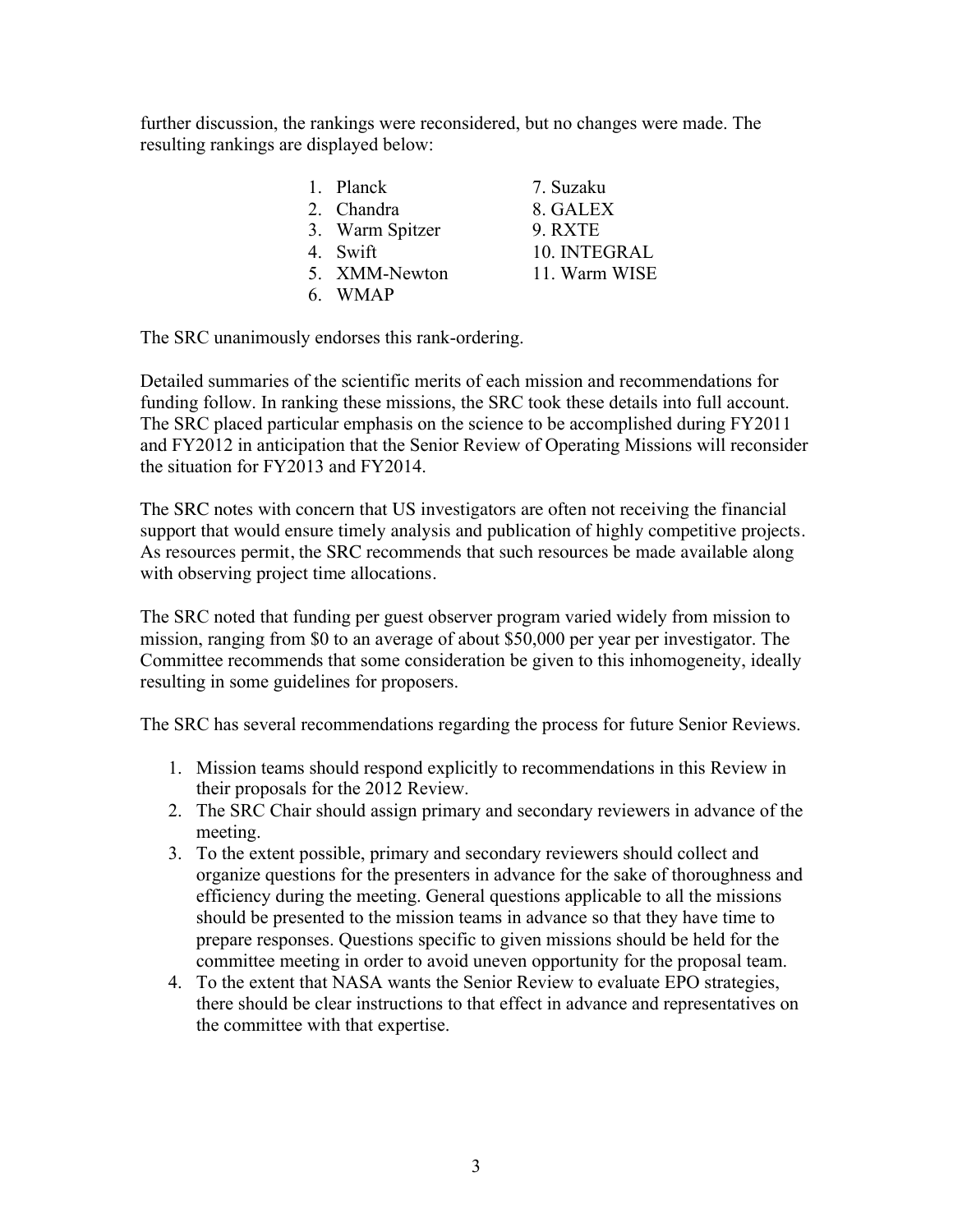# **Planck**

Planck is an ESA-led CMB mission designed to map the temperature and polarization anisotropies over the full sky. Planck has two instruments sharing the focal plane: The Low Frequency Instrument (LFI) uses 20K high electron-mobility transistor (HEMT) detectors in bands at 30, 44 and 71 GHz, while the High Frequency Instrument (HFI) uses 0.1K bolometers in six bands from 100 to 857 GHz. Science observations began in August 2009.

# **Spacecraft/instrument health & status:**

The spacecraft is in good health. Consumables should allow a 30-month mission for the HFI, while the LFI may be capable of observing as long as 42 months.

# **Science strengths:**

CMB temperature and polarization anisotropies contain a wealth of information about cosmology. Planck will significantly improve measurements of the temperature anisotropies at the third and higher-order acoustic peaks and of polarization over the whole range measured. These gains will lead directly to significant improvements in estimates of cosmological parameters as well as improved constraints on neutrino mass, the epoch of reionization, and B-mode polarization from inflationary gravitational waves. Planck also promises great improvements on constraints of extensions to the standard model, such as non-gaussianity and isocurvature modes.

The full sky maps will also be very useful for a variety of other science programs. A large number of massive galaxy clusters will be detected via the Sunyaev-Zeldovich effect, and a large point source catalog and full-sky maps of galactic dust will be produced.

The extension from a 15-month mission (the prime mission duration) to 30 months is very well motivated. This extension will provide significant gains in signal to noise ratio, but more importantly will lead to much-improved understanding of calibrations and systematic effects.

ESA is funding most of the mission cost. The US team provided essential detector and cooling hardware, and so plays a vital role in the mission. The US team is well positioned to play a very strong role in the data analysis.

# **Relevance to NASA priorities:**

By measuring the CMB, Planck directly addresses the NASA strategic goals "What are the origin, evolution, and fate of the Universe?" and "How do planets, stars, galaxies and cosmic structure come into being?" The all-sky maps of galactic dust will also provide important input to our understanding of star formation.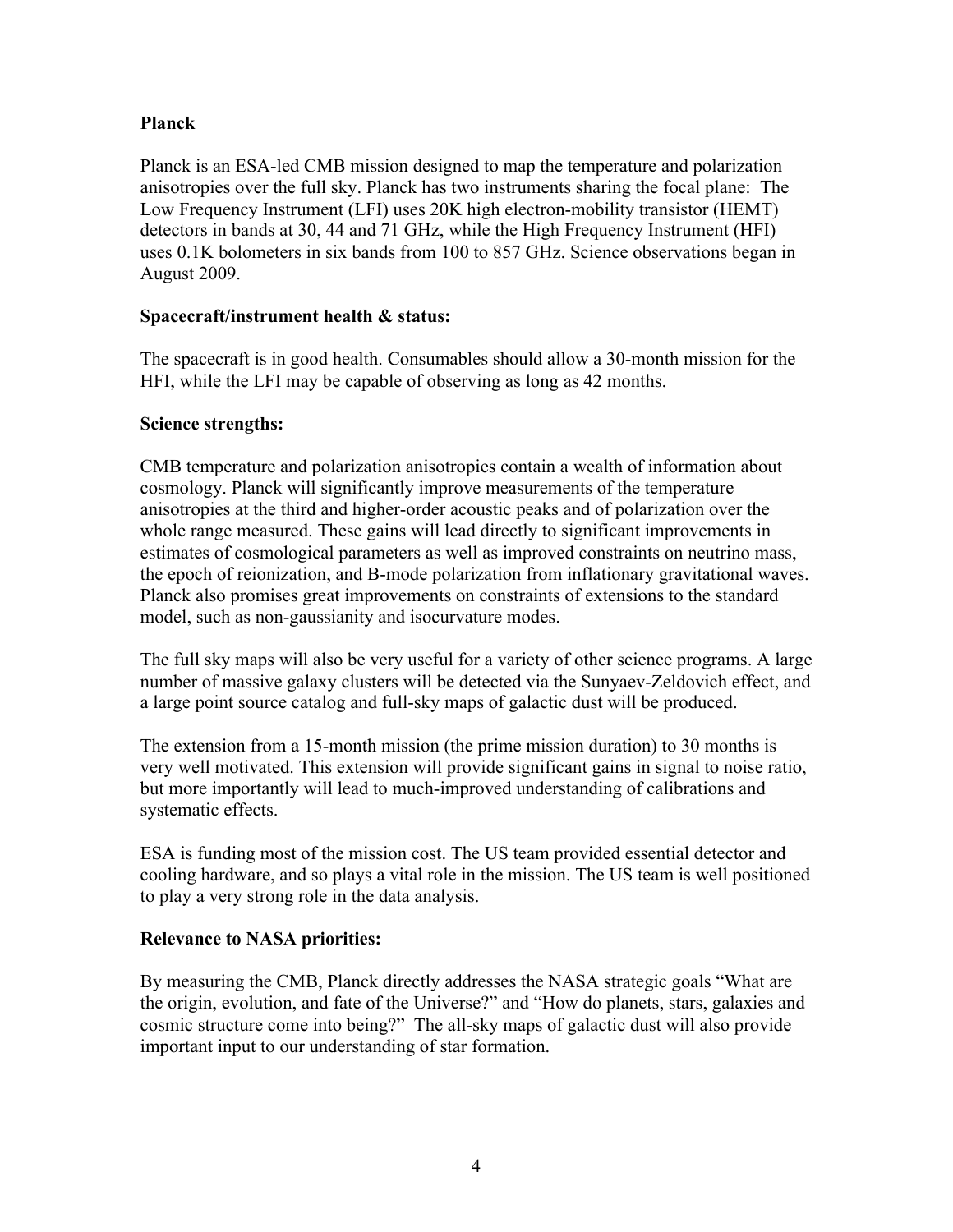# **Data accessibility:**

Data have not yet been released to the public due to the early stage of the mission. Planck is expected to release a Compact Source Catalog in early 2011, and the first CMB maps and power spectra (including polarization) near the end of 2012.

## **Synergy with other missions and ground-based work:**

Planck will significantly improve the CMB-based cosmological parameter estimates provided by WMAP. These will become the new standard for all joint parameter estimation by other missions and experiments investigating cosmological parameters and extensions to the standard cosmological model based on supernovae, weak lensing, baryon acoustic oscillations, and structure growth (using both space missions, and a host of ground-based facilities). The HFI instrument will make all-sky measurements of galactic dust over a wide wavelength range. This complements a wide range of missions, including WISE, GALEX, and Herschel. Planck temperature anisotropy maps will also be very valuable for the calibration of suborbital and ground-based CMB experiments.

## **Proposal weaknesses:**

The proposed augmentation for archive software was not clearly linked to specific strong science goals, though it is likely to be of general value to the community.

The 12-month extension for LFI (from 30 to 42 months) was not well supported, primarily due to the early stage of the mission. ESA has not decided whether to fund this extension. Further data analysis will be required to evaluate the potential scientific benefit.

# **Overall assessment and recommendations:**

The expected scientific impact of Planck is very high, and is greatly improved by the proposed extension from 15 to 30 months duration for the full (HFI+LFI) mission. This proposal received the highest ranking of the SRC.

The proposed augmentation for archive software is less compelling, but should be funded if possible.

It is too early to assess the benefits of the proposed extension for LFI operations from 30 to 42 months. The SRC recommends that NASA revisit this question when Planck data have been analyzed to a level needed to assess the potential benefits of that extension, and when there are clear indications from ESA that they will support it.

The SRC recommends funding the extension of Planck from 15 to 30 months of operation at the level of the President's budget for FY2011 with the requested augmentation in FY2012 and in FY2014.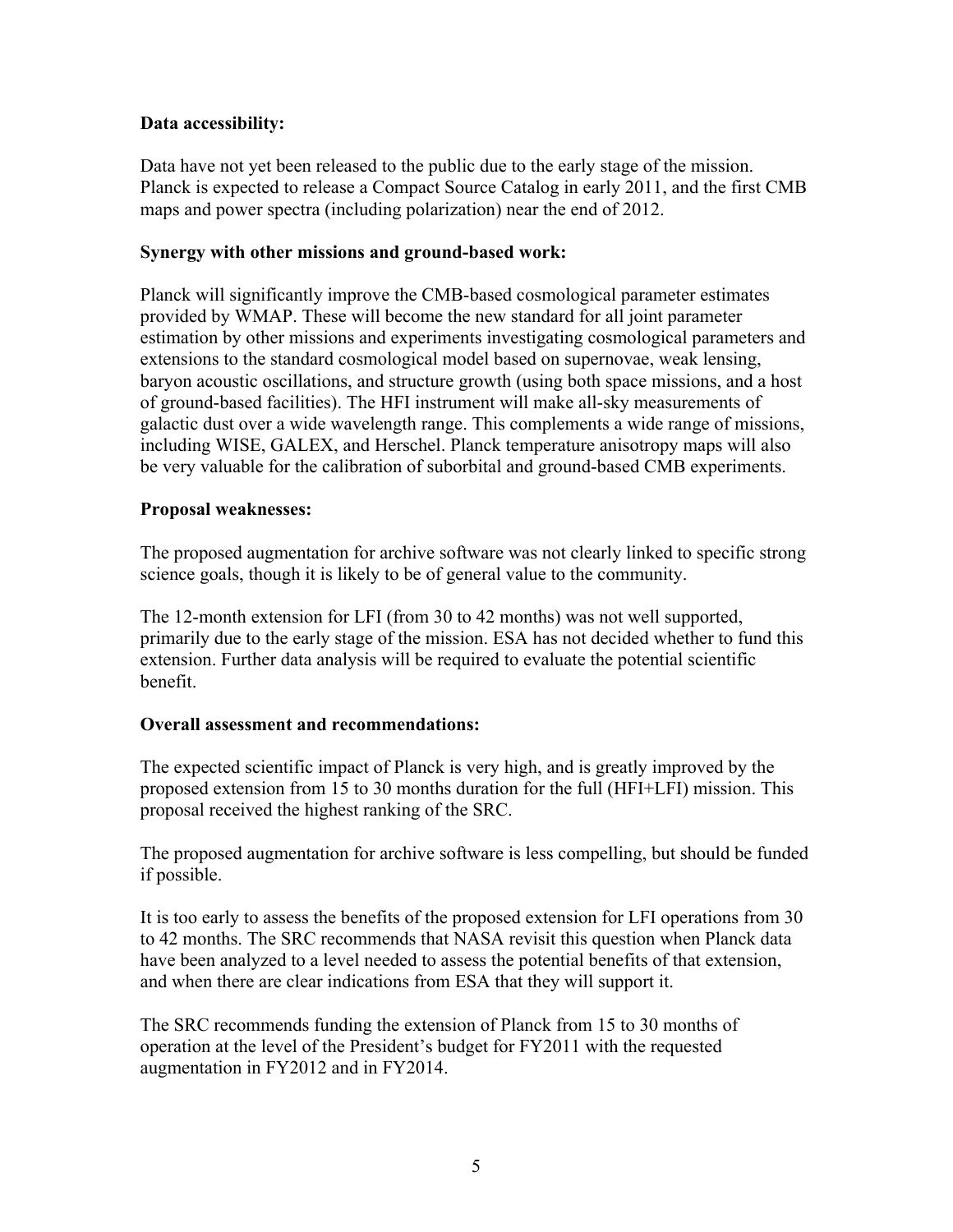# **Chandra**

The Chandra X-ray Observatory is one of NASA's Great Observatories. It carries a high resolution mirror, two imaging detectors, and two sets of transmission gratings for high resolution spectroscopy. Important Chandra features are: subarcsecond spatial resolution, sensitivity to soft X-rays up to 10 keV, and the capability for high spectral resolution observations over most of this range. Chandra will continue its strong heritage in a broad range of X-ray investigations, notably in the areas of cosmology, galaxy clusters, star formation, neutron stars and black holes, AGN feedback and dispersal of elements. Chandra will continue to support a strong community-based program that leverages capability across the spectrum of existing space and ground-based observatories.

# **Spacecraft/instrument health & status:**

Chandra has aged and some issues have emerged. The multilayer insulation has degraded, elevating temperatures on the sun-facing side. This has reduced the ability to provide uninterrupted long exposure times. Contamination on the ACIS optical blocking filter has diminished the instrument's low energy efficiency. In addition, the Integrated Electron Proton Helium Instrument (IEPHIN) and the Aspect Camera have degraded. Operational work-arounds have been applied to solve many of these issues. While this has added operational complexity and slightly impacted efficiency, the science quality of the data has not been compromised and Chandra continues to operate as a full facility-class mission.

# **Science strengths:**

Chandra has contributed to our understanding of the dark energy, dark matter, and baryonic matter that comprise the Universe; the physical processes that govern the formation and evolution of stars, galaxies, and galaxy clusters; the formation and dispersal of heavy elements needed for planets and life; and the nature of the laws of physics under extreme conditions.

The future science return will be defined by observations to be selected by peer review, but there are identified subject areas that will guarantee a continuing strong scientific return. Chandra will perform studies of dark energy, dark matter decay, missing baryons, accreting black holes, AGN unification and the cosmic X-ray background, AGN feedback in clusters, interaction of supernova blast waves with the circumstellar and interstellar media, measure the equation of state of ultradense matter, determine black hole parameters and will provide insight into stellar and planetary formation and evolution. Demand for Chandra observing time remains high, science productivity and impact remain very high, and there are strong synergies with other observatories in areas of complementary and overlapping science.

Chandra has subarcsecond spatial resolution with spatially resolved spectra on the same scale. These attributes do not exist in any other mission and will not be seen again for several decades. Chandra also has a strong calibration program.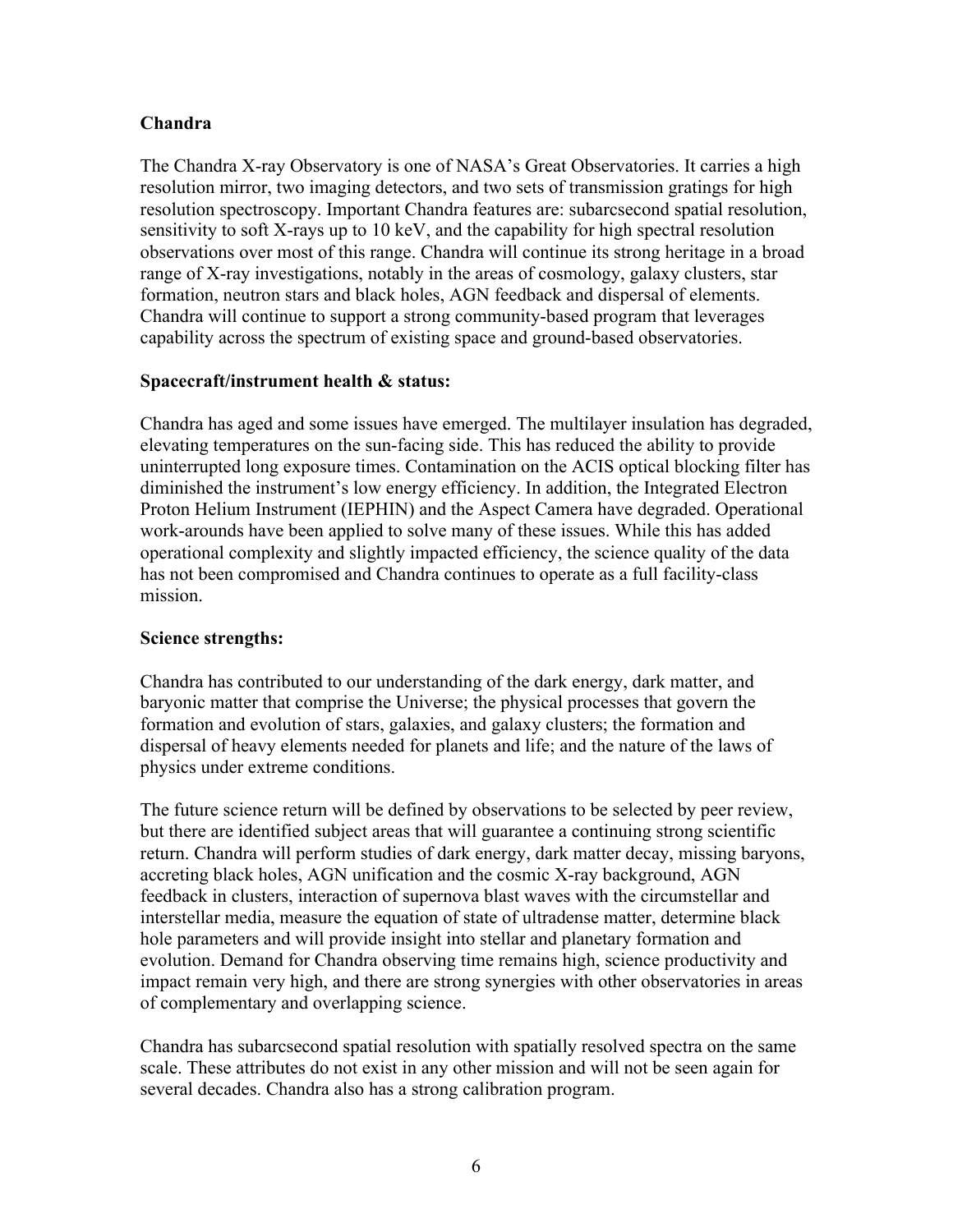### **Relevance to NASA priorities:**

Chandra is relevant to three of NASA's strategic goals: providing progress in understanding the origin and destiny of the universe, phenomena near black holes, and the nature of gravity; progress in understanding how the first stars and galaxies formed and how they changed over time into the objects recognized in the present Universe; and progress in understanding how individual stars form and how those processes ultimately affect the formation of planetary systems.

# **Data accessibility:**

Data are typically proprietary to the proposing observer for a year, after which they become publicly available. The archive maintains all Chandra data on line, including all reprocessed versions of each observation. The Chandra archive makes non-proprietary data accessible to users worldwide by means of web-based search and retrieval tools. After an observation, processed data products are typically delivered to the proposing observer within about 30 hours.

## **Synergy with other missions and ground-based work:**

The scientific return from Chandra is becoming increasingly multiwavelength in nature. This is a strength of NASA's astrophysics portfolio and a goal of the great Observatories Program;the SRC endorses this evolution. Chandra's time allocation committee allocates time on XMM-Newton, HST, Suzaku, Spitzer, and at NOAO and NRAO facilities. Chandra science projects leverage synergies with other missions including SWIFT, WMAP, Fermi, Kepler, and Planck, as well as ground-based observatories such as MDM, SOAR, Gemini, ACT, and SPT. Chandra Deep Fields constitute a valuable resource in combination with similar deep fields by other observatories. Chandra also characterizes the X-ray properties of galaxy clusters discovered by ground-based Sunyaev-Zeldovich effect observations.

# **Proposal weaknesses:**

Augmented funding was requested to address two areas. The first is to enable funding more archive and theory proposals, and the second is to develop flight software modifications in advance of future potential anomalies. The argument for augmented funding is not compelling and lacks sufficient justification in the context of the science opportunities presented for FY2011 and FY2012 to be accommodated within the constrained budget environment.

#### **Overall assessment and recommendations:**

After a decade in operation, Chandra remains an immensely powerful observatory in its prime, and it is well managed. The broad nature of the science program, as well as the interwoven synergistic nature of science investigations using observations from other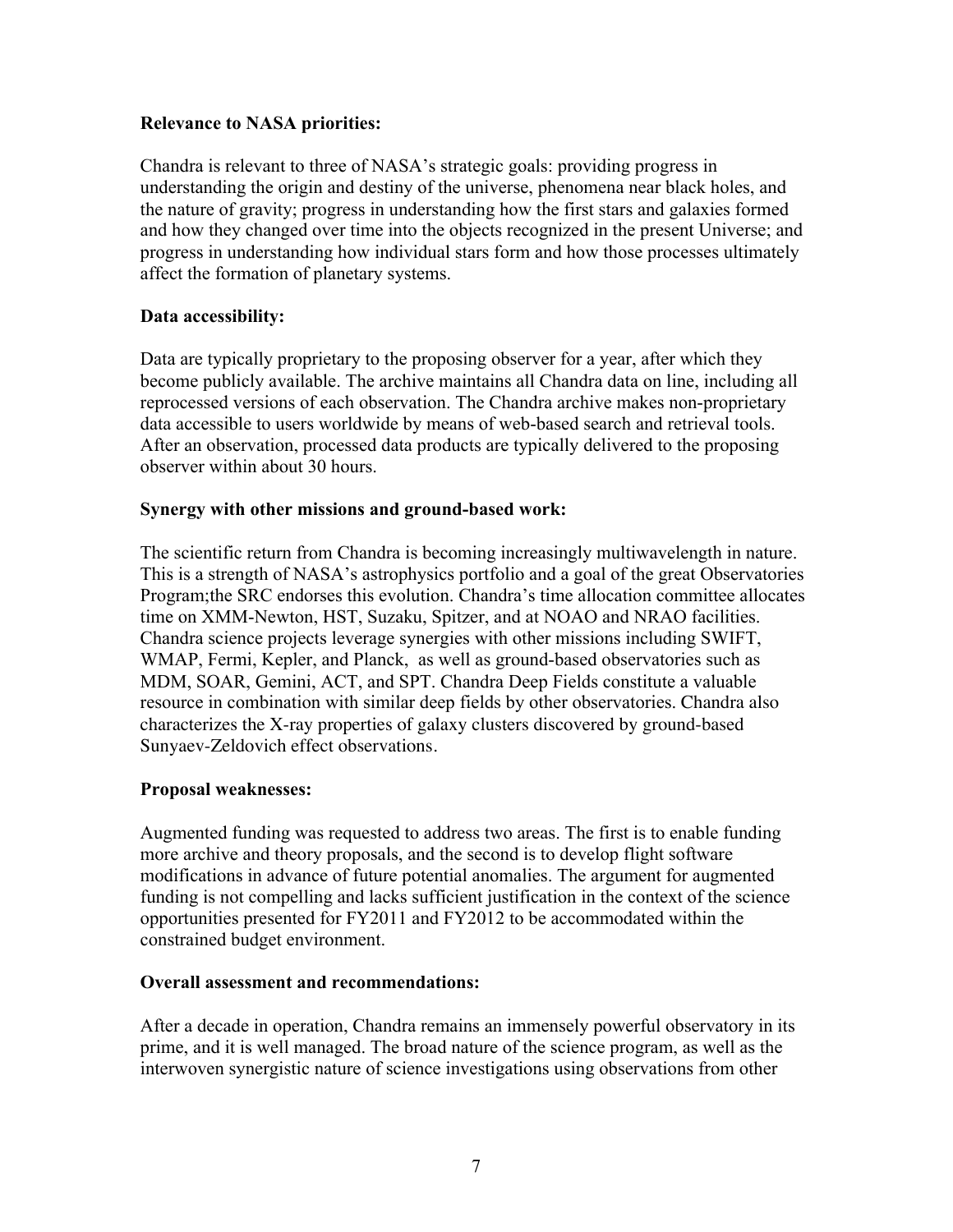missions in other wavelengths is one of the strengths expected from the Great Observatory series, and is paying off handsomely.

It is important to note that Chandra has subarcsecond resolution and that this capability is not found in any other mission currently flying or in development. This spatial resolution and the spatially-resolved spectra on the same scale, are key assets enabling Chandra science. The operation of other X-ray missions would not fill the science gap should Chandra be lost.

Chandra operations have become streamlined over the past decade, allowing much lower staffing levels. The committee encourages reconsideration of automated operations (going to 8 hour /5 day operations) if it can be done without jeopardizing the health and safety of the observatory.

The SRC notes that the Guaranteed Time Observer program is still in effect more than a decade after launch, and the committee questions whether this is appropriate when considering the inevitable pressures on observing time and funding that will persist in future years.

The SRC recommends that Chandra be extended with an augmentation with respect to the FY2011 President's budget and at the in-guide level for FY2012 and beyond. A planned tool for subpixel resolution in standard pipeline processing, user analysis tools, and full archive reprocessing planned for FY2012 should be completed. The SRC recommends restoration of funds sufficient for that purpose in FY2011, recognizing that the recommended level falls short of the in-guide numbers.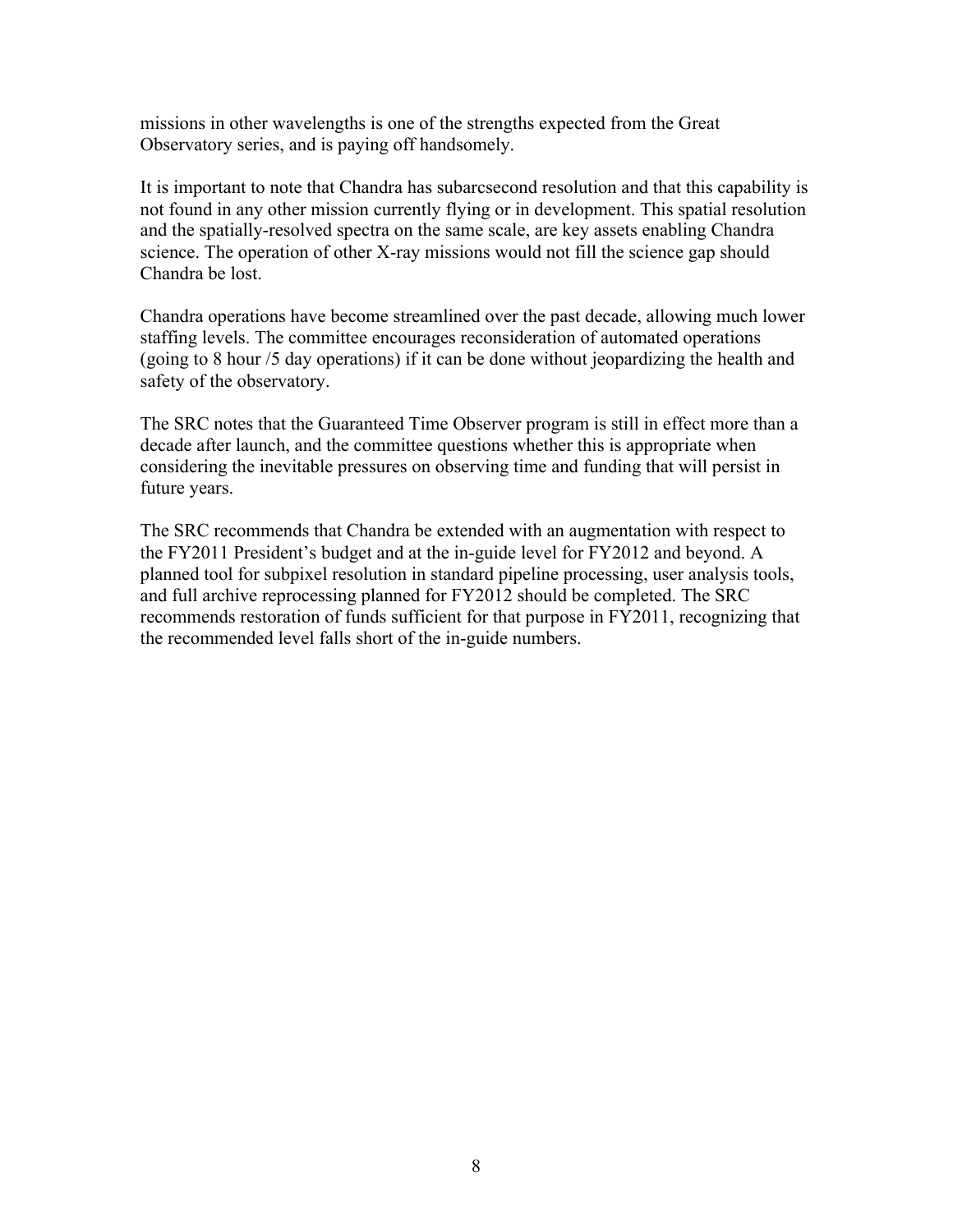## **Warm Spitzer**

Spitzer is the fourth Great Observatory and is devoted to infrared astronomy. Spitzer was launched in August 2003, and completed its cryogen mission in May 2009 when the liquid helium cryogen was expended, as per mission schedule. In its prime cryogenic mission, Spitzer had three independent operating imaging and spectroscopic instruments on its 0.85m telescope that covered the wavelength range 3-180 µm. It was the only pointed space telescope operating in this spectral regime. Two of those instruments, and half of the third instrument have become unusable in this non-cryogenic extended phase of the mission. Responsibility for flight and mission operations are handled at Lockheed Martin and JPL. Science operations are provided by the Spitzer Science Center, which is the primary interface to the user community.

## **Spacecraft/instrument health & status:**

Spitzer has been operating in "warm mode" since cryogen exhaustion and reequilibration in July 2009 and is now referred to as the "Warm Spitzer Mission." In this passively-cooled mode, at an focal plane temperature of 27K instead of the 15K for the cryogenic mission, the 3.5 and 4.6 µm channels of IRAC retain sensitivity and image quality virtually unchanged from the cryogenic mission values. The sensitivity of these channels is two orders of magnitude greater than any other current telescope. In this mode, the instrument is not dependent on any consumables that might otherwise limit the life of the mission. The spacecraft and observatory continue to be highly reliable and fully redundant, with sufficient propellant for reaction wheel unloading. Spitzer is in an Earth trailing heliocentric orbit. As a result the mission cannot be operated beyond December 2013 when, at a distance of more than 1AU, communication via the low gain antennae will no longer be considered reliable, and Spitzer could not be confidently commanded out of safe mode. By the conclusion of the mission, the lower bandwidth associated with the high gain antenna due to the increasing distance to Earth will result in a doubled downlink time, with only a slightly reduced observing efficiency.

# **Science strengths:**

The proposed new emphasis on characterization of exoplanets is a strategy of high scientific value. Diameters, orbits, and atmospheres will be measurable for a variety of exoplanets, including those in habitable zones around red dwarf stars, which are especially prominent in the remaining Spitzer near- to mid-IR bandpasses. With this new emphasis Warm Spitzer essentially has a new prime mission goal that was not anticipated at launch. The required photometric stability and sensitivity needed for such observations have been confirmed. In view of concurrent work on exoplanets by Kepler, the SRC regards this capability of Spitzer as being most timely. Spitzer's heliocentric orbit enables long duration (> 100 hour) observations of planetary transits. This is a special capability of Warm Spitzer.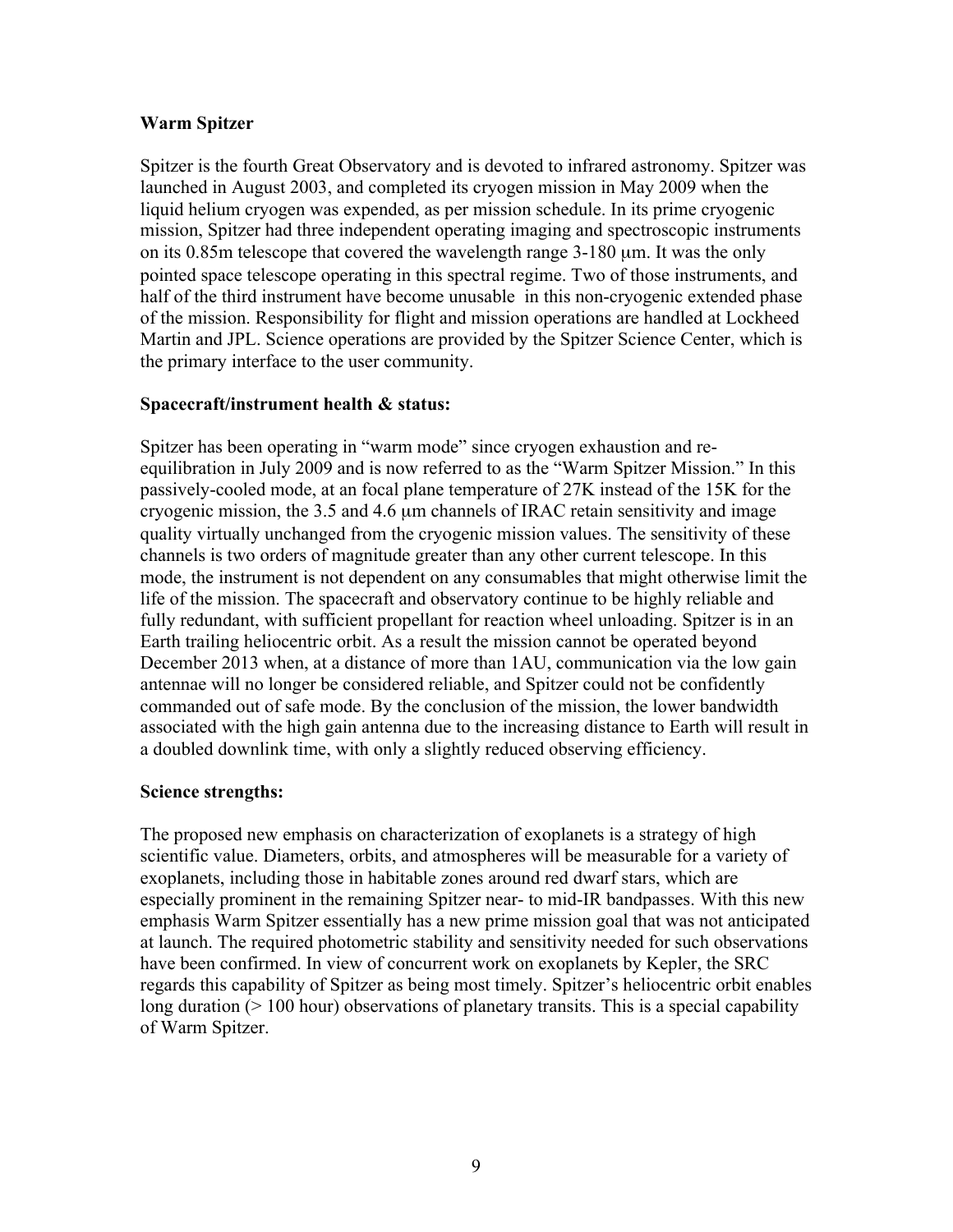Warm Spitzer remains important for extragalactic studies. Anticipated proposed new work on the space distribution of massive clusters and the stellar mass of high-redshift galaxies will be important to studies of galaxy evolution.

Spitzer is proposing a 100% community-driven science program.The SRC believes this is adequately funded in their proposal. The SRC understands that the operations plan for the warm mission and the evolution of the staffing to a one-instrument observatory hve been recently independently reviewed and endorsed. The SRC appreciates the efforts to economize (staffing is now  $\sim$ 30% of that for the prime mission, when all instruments were operating). The SRC cannot add significantly to that endorsement.

All programs greater than 20 hours in length receive data analysis funding to the extent such funding is allowed by the Agency. Page charges are generally covered for all investigators.

The plans in the proposal appear to maximize science productivity with a combination of ambitious key-project "Exploration Science" emphasizing the high-priority science described above, and regular GO science. The oversubscription rate for the warm mission remains high and the committee expects that demand will remain high for the proposed part of the extended mission.

# **Relevance to NASA Priorities:**

Warm Spitzer is relevant to NASA's strategic goals: how the Universe evolves, how planets, stars, galaxies, and cosmic structure come into being and the existence of life elsewhere. Warm Spitzer studies of extragalactic sources bear directly on research objectives to understand how the first stars and galaxies formed and how they changed over time into the objects recognized in the present universe and to understand how individual stars form and how those processes ultimately affect the formation of planetary systems. Warm Spitzer studies of exoplanets bear directly on the research objective to create a census of extrasolar planets and measure their properties

# **Data Accessibility:**

In accord with the Great Observatory mission model, data are highly accessible to the science community. Warm Spitzer science will be 100% community derived through independent peer review. For the most part, data have no proprietary period.

# **Synergy with other missions and ground-based work:**

The exoplanet database generated by Kepler will be an important resource for Warm Spitzer. Warm Spitzer will offer unmatched follow-up potential for special targets seen by WISE. Warm Spitzer offers several times higher spatial resolution and a hundred times higher sensitivity than the two shortest WISE survey wavelengths. Photometric verification and measurement of proper motions of brown dwarfs discovered by WISE will be important functions of Warm Spitzer, as will be study of very cold extragalactic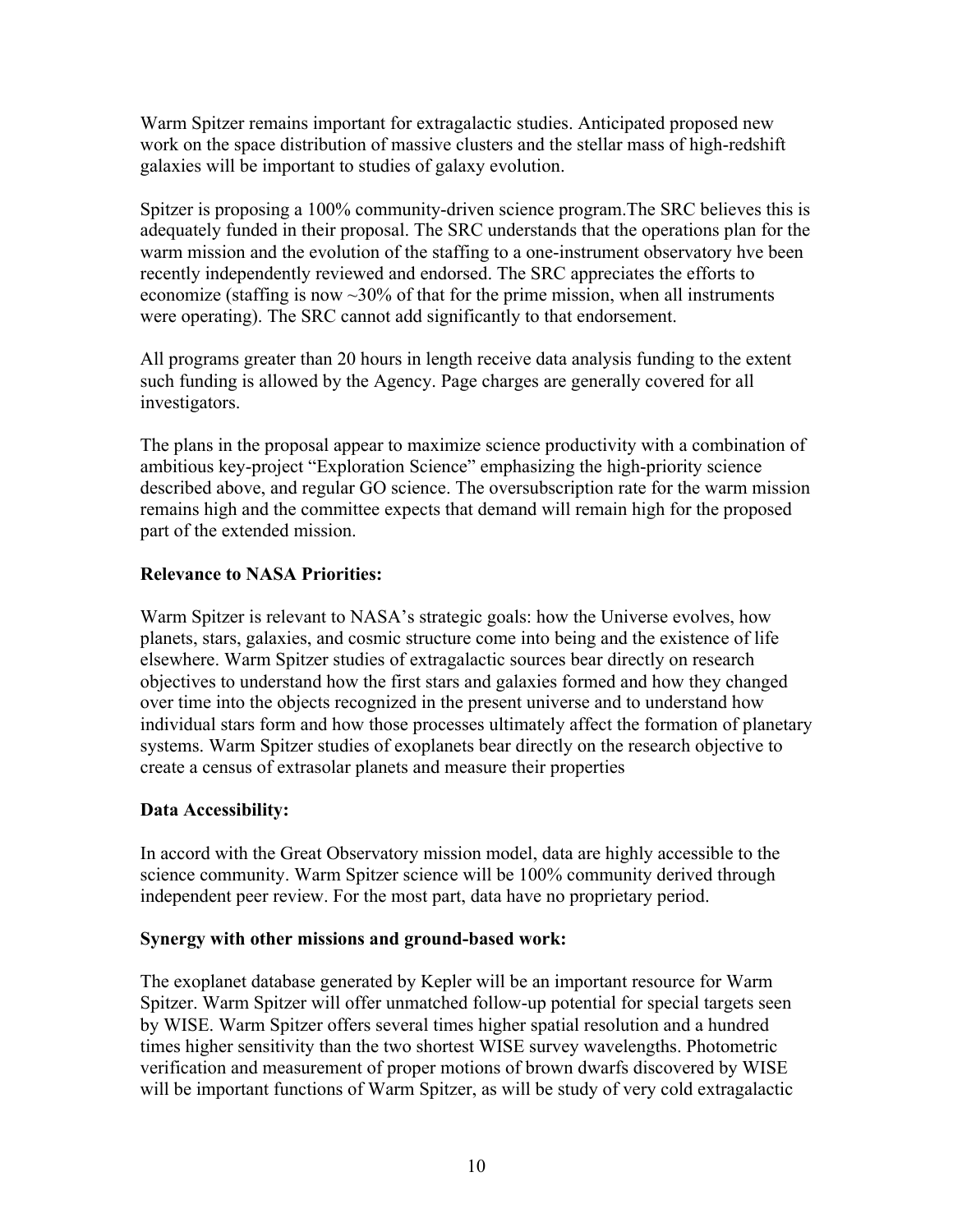sources. Finally, deep surveys with Warm Spitzer will locate targets for future study with JWST. The first GO proposals for JWST are expected to be in the final Warm Spitzer cycle, so the heritage of Warm Spitzer will be especially strong for JWST. The sensitivity of JWST is about a factor of a hundred larger than Warm Spitzer, such that photometric detections by Warm Spitzer will be accessible with low-resolution spectroscopy.

## **Proposal Weaknesses:**

The Warm Spitzer warm mission is costly, especially in view of operations with what is essentially half of one of the three original instruments. With the understanding that this high cost is largely dictated by a Great Observatory infrastructure, the SRC believes that it is very much in the interest of the project to seek out further economies.

The limited remaining time with Warm Spitzer will make it difficult to do follow-up on the longer-period exoplanets until JWST is operational.

## **Overall Assessment:**

This proposal would extend the period of warm mission operations by two years, up to the December 2013 end-of-mission. The SRC recommends that operations be extended for at least one more year, through 2012. A final year of operations would be decided upon by the next Senior Review on the basis of the productivity of the next two years, especially with regard to the proposed exoplanet studies.

The committee considers it critical that Warm Spitzer respond promptly to Kepler data releases. Careful coordination between the missions and the exoplanet user community is essential in this regard. It is especially important that Kepler data be made publicly available as soon as possible after observation in order to optimize this opportunity.

The SRC recommends funding at the level of the FY2011 President's budget for FY2011 and with an augmentation over the FY2011 President's budget of \$7M for each of FY2012 and FY2013, with the latter to be reviewed by the next Senior Review.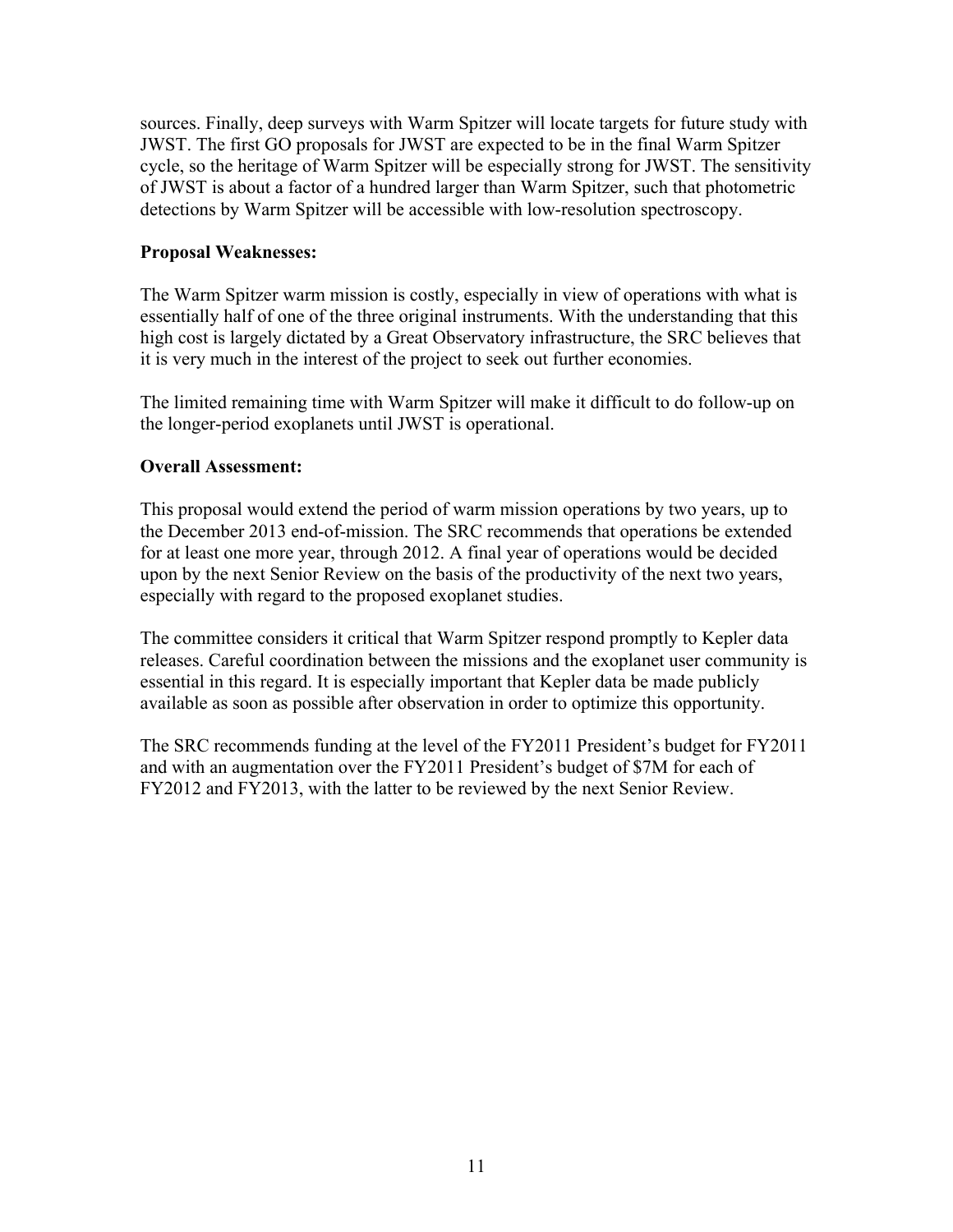# **Swift**

The Swift mission is a multi-wavelength observatory on a robotic fast-slewing platform used to detect and monitor gamma-ray bursts and other transient or time-variable astronomical phenomena. Instruments on Swift are a Burst Alert Telescope (BAT) that detects gamma-ray bursts, an X-ray telescope (XRT) used to improve the positions of detected bursts to better than about an 1 arcsecond, and a UV-optical telescope (UVOT) that sets the context of the detected bursts.

The BAT has an energy range of 15-150 keV. Its field of view is more than 1 steradian, and it is able to locate a detected GRB to within a few arc minutes in roughly 10-15 seconds. The XRT has an energy range of 0.2-10 keV and a 23.6 arc minute field of view. In addition to quickly improving the positions of bursts, it can be used to photometrically monitor light curves or obtain low-resolution spectra, both of which are important in understanding GRBs and other transients. The UVOT is a 30cm diameter telescope with sensitivity over the 1700-6500 Å band, a 17 arc minute field of view, and a photon-counting microchannel-plate intensified CCD. It provides rapid optical images of the transient so that any optical/IR counterpart can be quickly identified for follow-up studies. Stars in the UVOT images provide an astrometric grid for the GRB field. UVOT also has grisms for spectroscopic studies.

Swift's achievements include the discovery of 3 GRBs beyond redshift 6 (one of which is at  $z = 8.3$ ), observation of the X-ray flash from a supernova shock breakout, ultraviolet measurements of a large number of supernova light curves, and determination of arcsecond positions for short GRBs that indicate a different origin than for long GRBs. While designed as a facility for detecting and studying gamma-ray bursts, more than half of the science currently being published is non-GRB science in areas such as supernovae, cataclysmic variables, and active galactic nuclei.

# **Spacecraft/instrument health & status:**

Swift was launched on November 30, 2004 and is presently operating well. There are no known issues that would prevent operation for many more years. In addition to other sustaining engineering activities, approximately \$200K/year is being spent at General Dynamics to monitor gyro performance and to develop software necessary to maintain the attitude control system should gyros malfunction.

# **Science strengths:**

Swift is producing many new discoveries on a wide variety of astronomical objects (GRBs, jets, AGN, supernovae, cataclusmic variabless, comets, galaxies). By concentrating on the most interesting gamma-ray bursts for follow-up studies, the remaining observing time is being used effectively in these other areas.

Swift provides NASA with an important ability to detect, locate, and study some of the most energetic phenomena in the Universe. Swift's capabilities are highly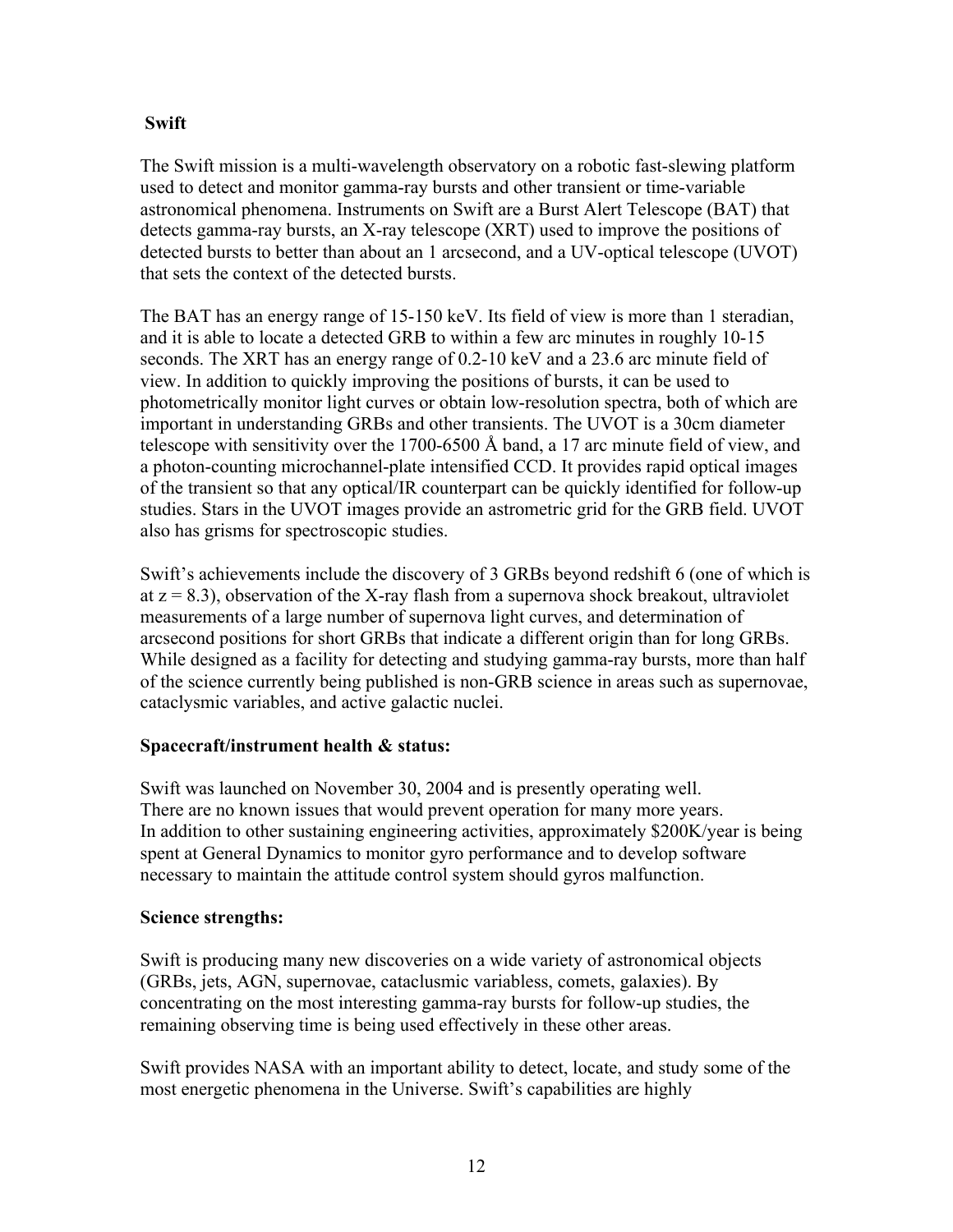complementary to those of other X-ray missions (Fermi, Chandra, XMM, Suzaku, RXTE), and as such add additional value to studies conducted by these other missions in NASA's space science portfolio.

The next few years of operation should see a significant maturation of the BAT survey. That survey, and the public availability of time series observations of sources, will be important resources for the community.

# **Relevance to NASA priorities:**

Swift is relevant to NASA's strategic goals of how the Universe evolves, how stars, galaxies, and cosmic structure come into being, phenomena near black holes, and the nature of gravity.

# **Data Accessibility:**

Swift data are immediately publicly available on short turn-around times. The data are presently stored at HEASARC and at mirror archives outside the US. UVOT data are available through simple retrievals from the MAST archive.

# **Synergy with other missions and ground-based work:**

By its very nature, Swift has considerable synergy with other observatories and groundbased telescopes. It is also part of the Gamma-ray burst Coordinates Network (GCN). The GI program funding is in part being used for coordination of follow-up observations with ground-based facilities.

Synergy with Fermi LAT is particularly strong. The Swift team has proposed several initiatives that could improve these synergies (e.g., lowering the GRB trigger threshold for GRBs near galaxies, automated tiling of larger areas to cover the LAT area, coordination/overlap of BAT with Fermi LAT pointings, rapid automatic target of opportunity observations for Fermi-detected GRBs).

Using GRBs as cosmological "beacons" for star formation in the high-redshift Universe is an important precursor study for JWST, which will be able to conduct follow-up observations of the GRBs. The Swift and JWST studies need not be contemporaneous.

# **Proposal weaknesses:**

Even though the proposed augmentation initiatives are interesting, quantitative information about the expected impact to future science productivity was lacking. For example, the fraction of LAT sources that could benefit from automatic tiling was not specified, and the increase in source detections from using a lower trigger threshold near bright galaxies was not provided.

While the complementarity of Swift to other missions is described, the proposal did not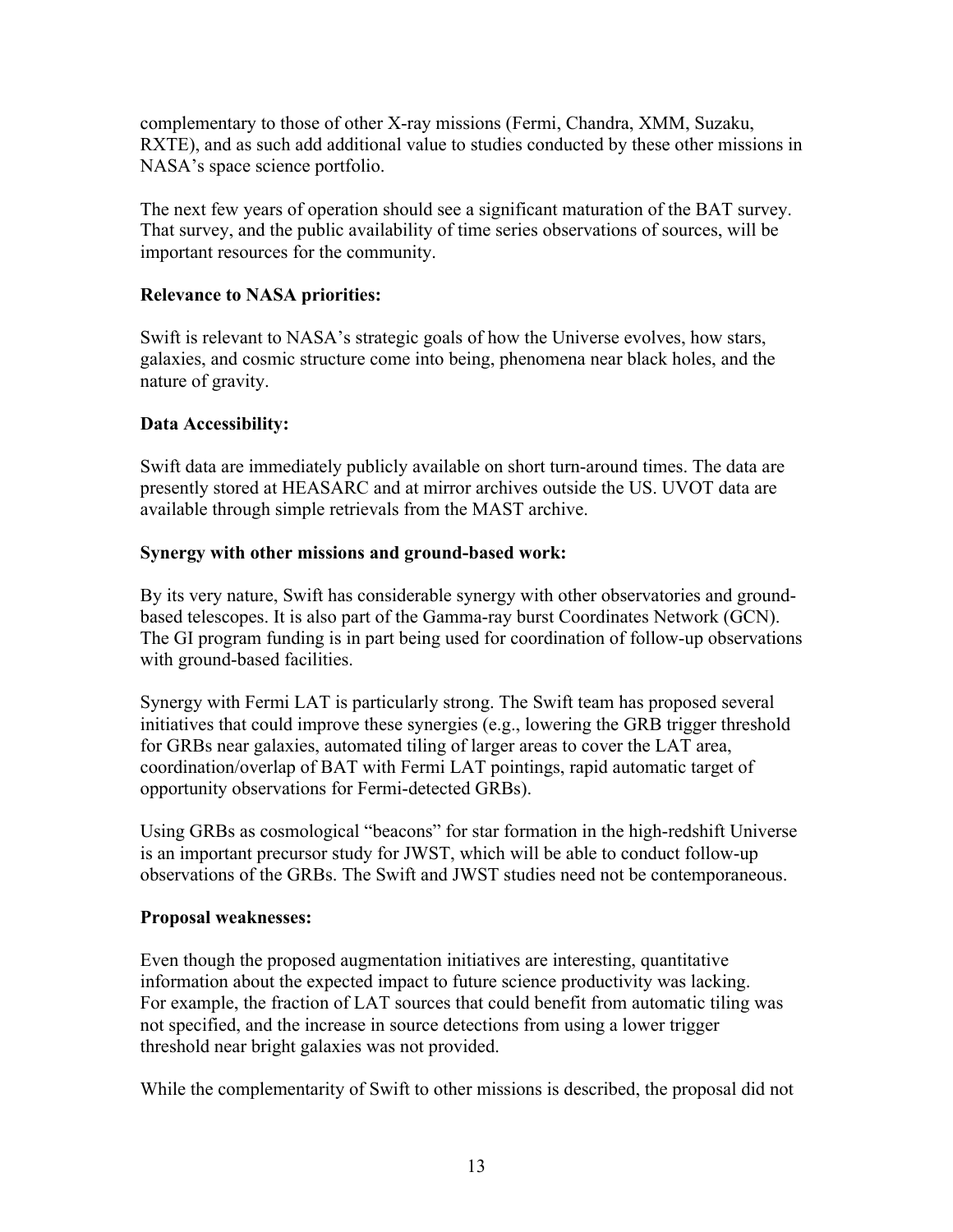address to what extent Swift-only information may lead to revolutionary discoveries, as opposed to incremental advances in areas that have already been explored (e.g., ultraviolet afterglow light curves of supernovae).

Information about the UVOT and how it complements non-X-ray missions (e.g., GALEX, HST) would have been helpful in understanding the importance of this instrument for future non-GRB science investigations.

### **Overall assessment and recommendations:**

Swift is a productive and important mission making significant contributions to astronomy. The Swift Guest Investigator program is producing very good science and should continue to be a key component of the mission. The SRC recommends continued operation of the mission in FY2011 and FY2012, with an extension to FY2013 and FY2014 pending the outcome of the next Senior Review's assessment of the science productivity of the observatory in the next two years. Given the very tight constraints on the availability of funding in the next two years, the SRC encourages the Swift team to consider implementing some of proposed initiatives within the existing funding available for the mission, in particular the initiatives to increase data downlink capabilities and the automated error box tiling. Both efforts would improve synergy with other missions and enable more rapid identification and follow-up of transient phenomena.

The SRC recommends funding at the level of the FY2011 President's budget for FY2011 and FY2012 and at the in-guide level for continued operations in FY2013 and FY2014, pending evaluation by the next Senior Review.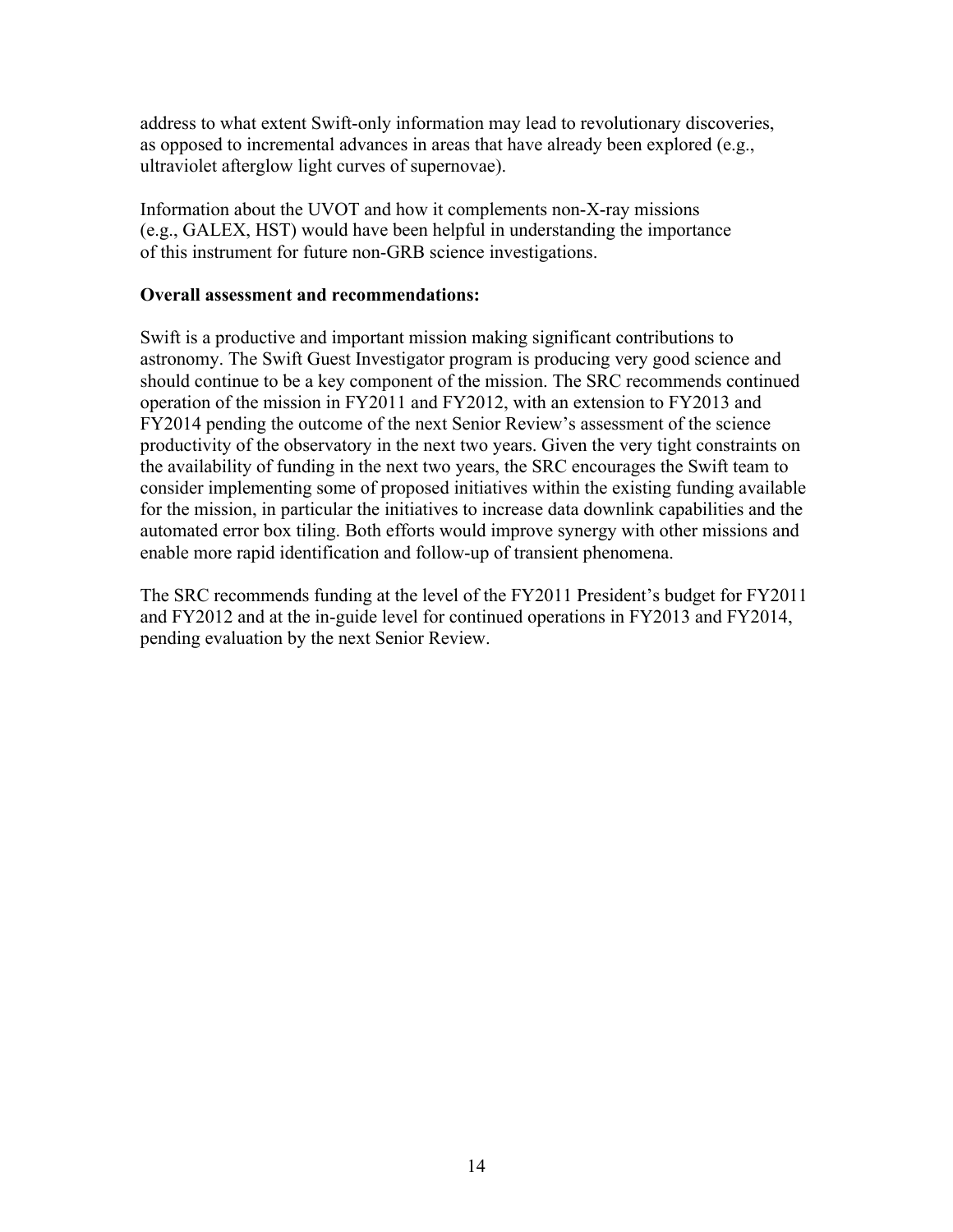# **XMM-Newton**

XMM-Newton, launched in 1999, is a facility-class X-ray observatory that is a cornerstone of ESA's Horizon 2000 program. It retains strong European support, and in the most recent review of extended ESA missions it was among the most highly rated.

The instruments on XMM-Newton are the European Photon Imaging Camera, which contains three imaging devices (EPIC, 0.2-12 keV, 30' FOV, 6" FWHM), two Reflection Grating Spectrometers (RGS, 0.33-2.5 keV, 3-38A, spectral resolution of 0.06A), and the Optical Monitor (OM) with a 16' FOV operating from 1800-6500 Å. US teams contributed the gratings along with part of the Optical Monitor. The Guest Observer Facility at GSFC provides support and expertise for US investigators. US PIs are successful in the competition for time, including that devoted to large projects.

In its energy band, XMM-Newton offers the most collecting area for imaging and spectroscopic studies (below 2.5 keV), and a field of view larger then Chandra or Suzaku.

Currently, support for US PIs is not provided along with the award of time, although support can be sought through the ADP program. The proposal argues for direct financial support for successful proposers.

## **Spacecraft/instrument health & status:**

After a decade of operation, the spacecraft health and performance remain satisfactory. The performance of EPIC is nominal, with one CCD lost to a micrometeorite in 2005, and some loss of CCD CTE. Early in the mission, the RGS lost 2 CCDs but retains full spectral coverage. There has been a slow loss of sensitivity (30%) at longer wavelengths. In the OM, there has been a modest loss of efficiency due to degradation of filters (at the 10-15% level). The instrumental calibration is good.

# **Science strengths:**

In imaging mode, XMM-Newton is well suited for observations of objects that are not bright but require sufficient counts to establish morphological information or spectral properties, from which temperature or elemental abundances may be extracted. The RGS can provide spectra of both point sources and extended sources, such as clusters of galaxies and supernova remnants.

XMM-Newton has been used to observe nearly every class of astronomical object, and these observations have led to a significant rate of publication.

XMM-Newton has made fundamental contributions to the study of galaxy clusters by determining masses, baryon fractions, metallicities, the lack of cooling flows, feedback, cosmological evolution, and constraints on cosmological model parameters. For supermassive black holes, XMM-Newton has been used to study the accretion disk, the spin of the black hole, and the outflow. The large field of view has enabled surveys of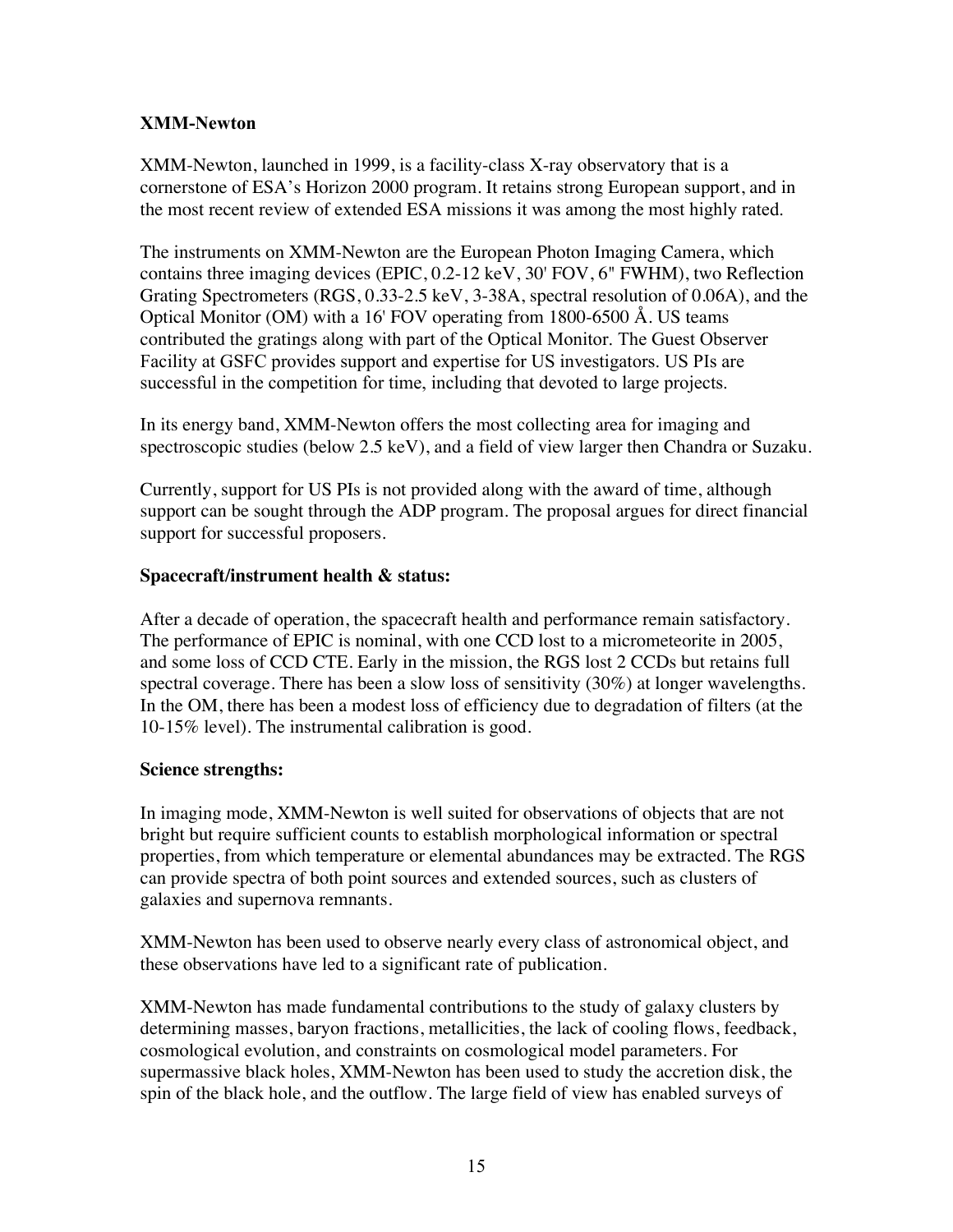M31, M33, and the Coma cluster of galaxies. The large projects that are ongoing or about to begin should provide important contributions in a variety of fields.

# **Relevance to NASA priorities:**

XMM-Newton is relevant to NASA's strategic goals of understanding the origin and destiny of the universe, phenomena near black holes and the nature of gravity, and progress in understanding how the first stars and galaxies formed and how they changed over time into the objects recognized in the present Universe.

# **Data accessibility:**

The ESA XMM-Newton Science Operations Center receives and processes the data that are distributed electronically to US scientists from the US GOF. Data are subject to a proprietary period for one year after data delivery to the PI. For some large programs and targets of opportunity, PIs give up their proprietary period. Archived XMM-Newton data are available through the HEASARC. Software for processing and analysis has been developed collaboratively by both centers. The science analysis software can be difficult to install and maintain, so the US GOF offers remote processing through the HERA system.

# **Synergy with other missions and ground-based work:**

XMM is being used with a variety of other missions, including Fermi, Spitzer, RXTE, Chandra, Suzaku, and HST. On the same proposal, observers can jointly apply for observing time with Chandra, INTEGRAL, and the VLT (only for ESA member states). XMM is also involved with characterizing the X-ray properties of galaxy clusters discovered by ground-based Sunyaev-Zeldovich effect observations.

# **Proposal weaknesses:**

After a decade of operation, with contributions to many different fields, new observations with XMM-Newton generally tend to extend existing lines of research rather than open entirely new areas.

There remain calibration issues in the EPIC imager at energies below 1 keV, which should be resolved.

The RGS is useful for bright sources, but due to background considerations, it will be difficult to significantly expand the number of sources observed by going to fainter levels. Half of the RGS sensitivity was lost in a wavelength regime that contains some important lines (e.g., OVII).

The Optical Monitor plays only a minor role in most scientific investigations.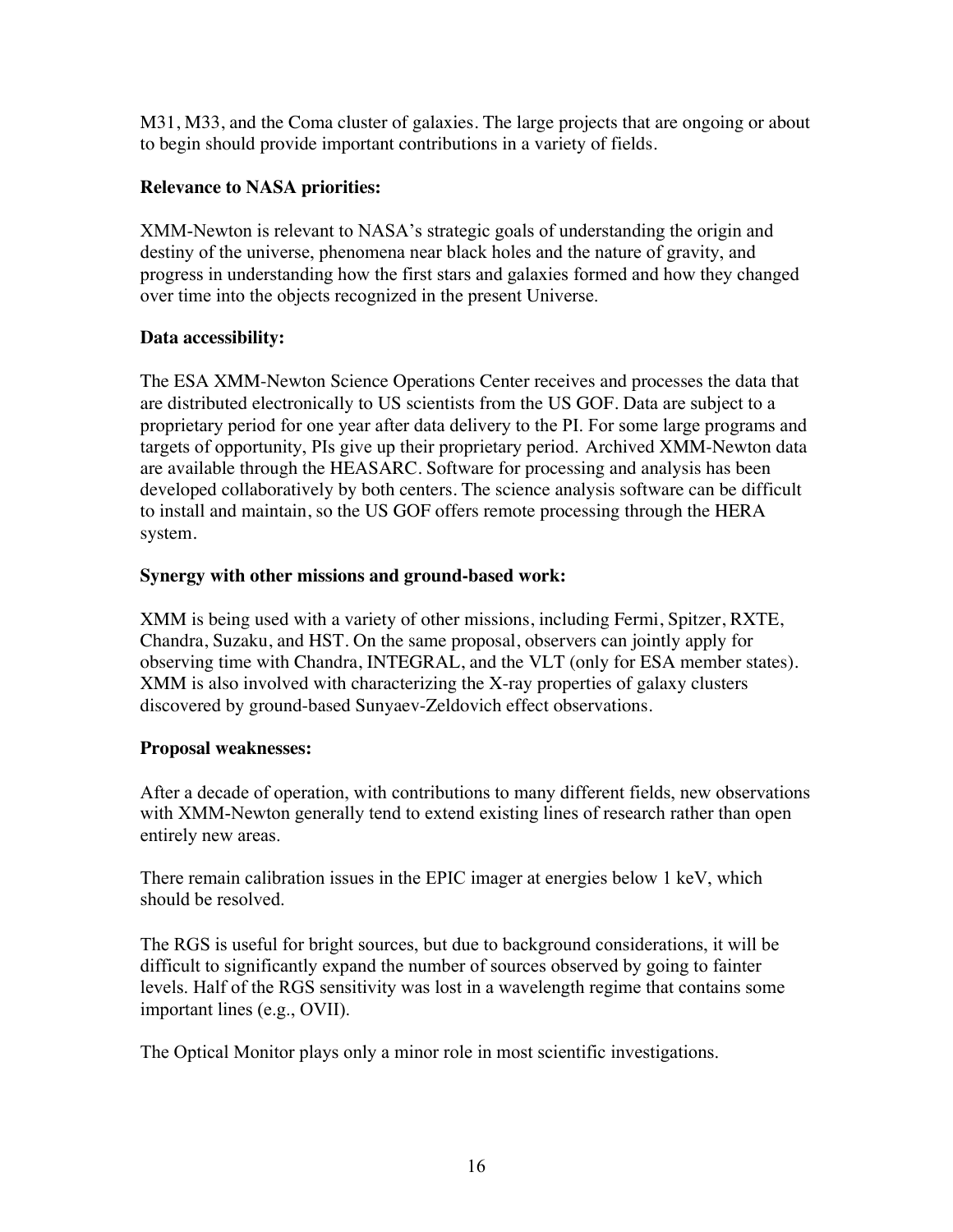#### **Overall assessment and recommendations:**

Ten years after launch, XMM-Newton remains in good operating condition and is consistently making important contributions to several branches of NASA astrophysics. At this point, the XMM-Newton mission has made a transition to placing more emphasis on long programs, a natural and appropriate modification. Proposal pressure is very strong. The mission leads to a significant rate of publication of scientific papers that are well cited. Despite this being a primarily ESA mission, XMM has been open to US investigators who have obtained a significant fraction of the observing time at very low cost to NASA.

The US GOF makes an important contribution in both expertise and in the ease by which investigators can analyze their data that is especially important to the non-expert users. The SRC recommends continuation of this facility and its activities.

The SRC recommends that guest observer funding be maintained if at all possible.

The SRC recommends funding with an augmentation with respect to the FY2011 President's budget of \$1M for FY2011and \$2M for FY2102 – 2014, with the latter two years subject to review by the next Senior Review.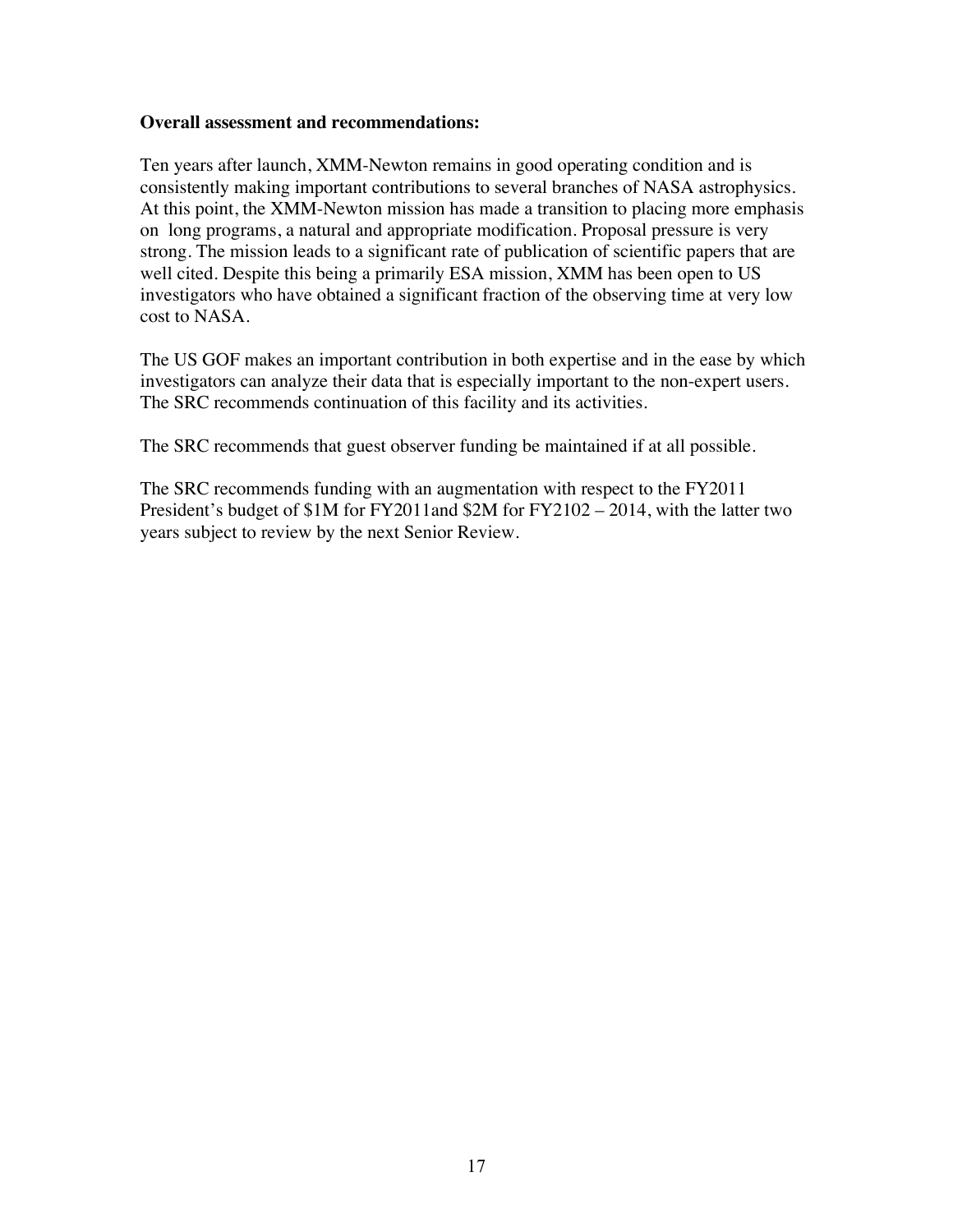# **WMAP**

The Wilkinson Microwave Anisotropy Probe (WMAP) is a dedicated NASA Explorer mission to map temperature and polarization anisotropies in the CMB in five frequency bands between 22 and 90 GHz. WMAP was launched June 30, 2001, and began observations at the Earth-Sun L2 point three months later. Since then it has been mapping the full sky once each 6 months, with improvements in CMB maps and cosmological results stemming from both the increased integration time and the improved understanding of instrument characteristics.

WMAP is scheduled to cease flight operations after 9 years of data are gathered, in September, 2010. Data in the form of maps and associated products have been made public using observations from years 1-7. In this proposal, the WMAP team requests funding to complete the analysis of the full 9-year data set and to make the associated data products public.

## **Spacecraft/instrument health & status:**

The spacecraft remains in good health, with only very minor disruptions in data gathering. The main transponder has become intermittent, and the spare is currently in use. Only 6 months of data acquisition remain before the mission operations are scheduled to end.

#### **Science strengths:**

WMAP has played an important role in establishing the standard model of cosmology (ΛCDM): a flat universe dominated by dark energy and dark matter with adiabatic density fluctuations from inflation seeding the formation of galaxies and large-scale structure. The team has used their CMB temperature and polarization power spectra to set tight constraints on cosmological parameters, including baryon, dark matter, and dark energy densities, the global curvature of space, the amplitude and spectral index of density fluctuations, and the optical depth to reionization. Other results include measurements of the primordial Helium abundance, the effective number of neutrino species and a limit on the sum of the neutrino masses. The detailed measurements of the acoustic peaks also confirm the adiabatic nature of the initial perturbations, setting tight limits on non-adiabatic modes.

WMAP's data products (maps, power spectra, and cosmological parameter chains and constraints) are widely used by the community for a variety of purposes, including tests of extensions to the standard cosmological model, investigation of foregrounds, and calibration of suborbital and ground-based instruments.

The WMAP proposal seeks funding to complete and make public the final, 9-year analysis of WMAP data. Improvements in the final maps lead directly to improvements in cosmological parameter estimates, tests of model extensions, and other community uses of those maps.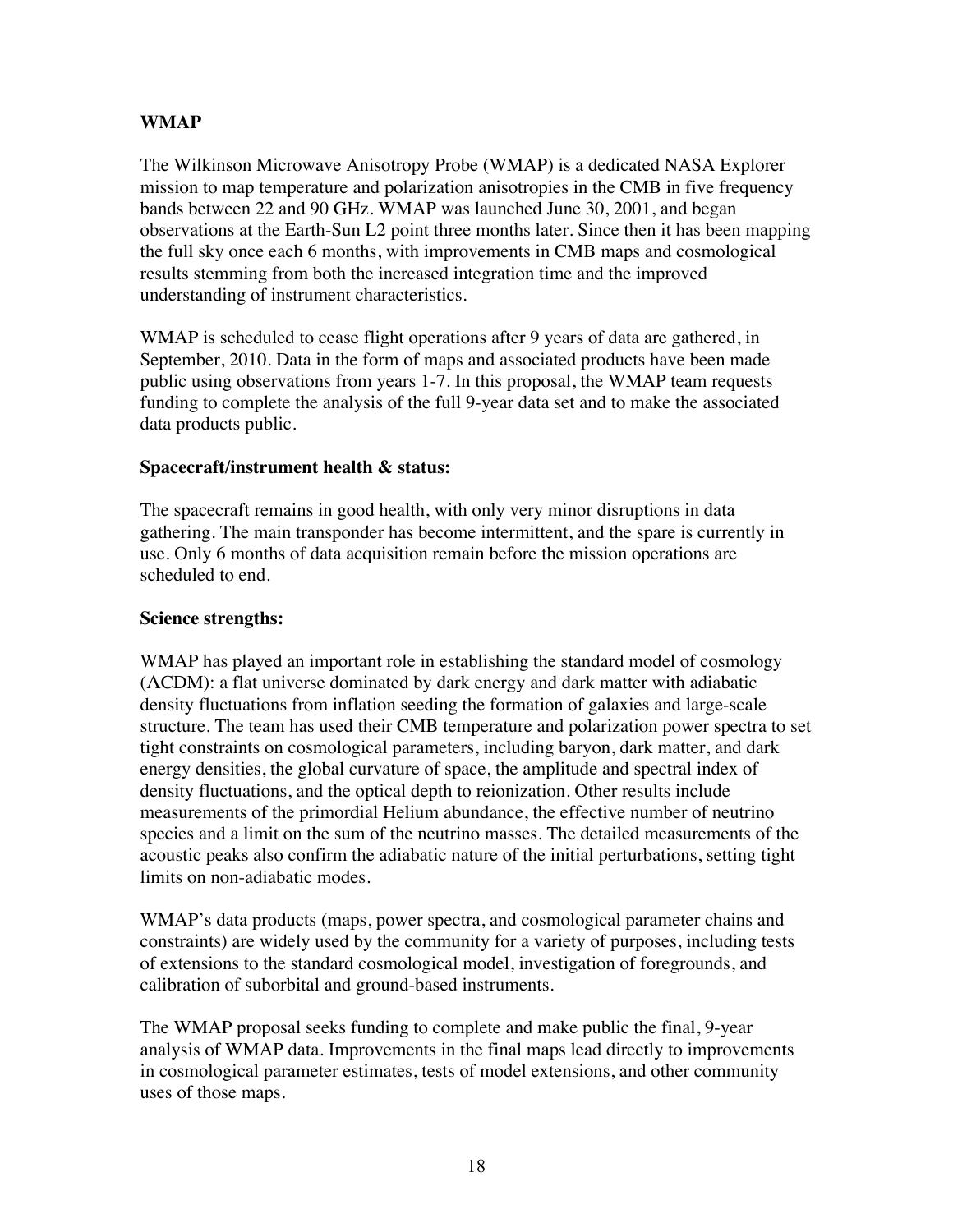The external community has noted a variety of anomalies in the WMAP CMB maps, and has been investigating them as potential signatures of interesting new cosmological physics. The WMAP team believes that the most significant of these, the quadrupolar power asymmetry, may be caused by instrumental effects and has proposed to investigate this asymmetry and to clean the maps of those instrumental effects. Additionally, they will improve the calibration of the brightness of Saturn, mostly in the disk component, by including observations during the 2009 ring-plane crossing. These tasks will both be of significant service to the external community.

## **Relevance to NASA priorities:**

WMAP directly addresses the NASA strategic goal to address "What are the origin, evolution, and fate of the Universe?"

## **Data accessibility:**

The data products are publicly available on the web, and very widely used by the cosmology community.

## **Synergy with other missions and ground-based work:**

WMAP cosmological constraints are used by nearly all researchers investigating cosmological parameters or extensions to the standard cosmological model. As such, they are very relevant to such studies from space, suborbital and ground-based platforms.

The WMAP temperature anisotropy maps are now used by nearly every suborbital and ground-based CMB experiment to calibrate their instruments. The planet calibrations will be important for future experiments as well.

WMAP complements the Planck LFI channels by virtue of the different band choices, and will be valuable even in the post-Planck era for investigating, understanding, and constraining the impact of low frequency foregrounds in future CMB measurements, including Planck.

#### **Proposal weaknesses:**

WMAP has produced very good results from the 7-year data, so the statistical gains from an additional two years of data are not large. Especially for high frequencies, the Planck HFI is significantly more sensitive and will offer greater angular resolution. The scientific gains from the analysis of the full 9-year WMAP data set are therefore likely to be significant, but evolutionary in nature.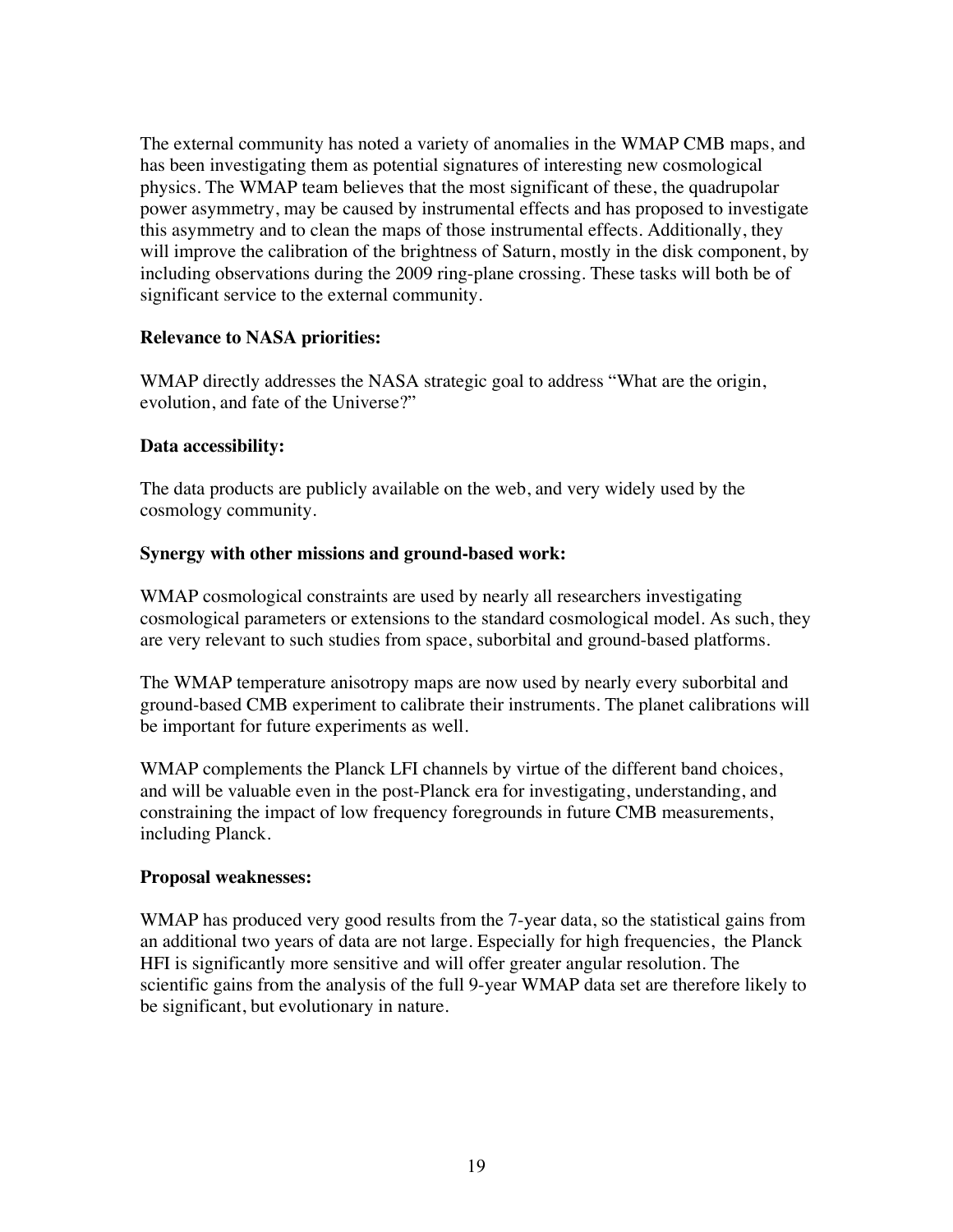#### **Overall assessment and recommendations:**

The WMAP mission has been very successful to date. The team is nearly done taking data. The SRC supports the analysis of the full 9-year dataset, resulting in useful data products (maps, power spectra, likelihood chains, etc) for the community and completion of a CMB product that is entirely independent of Planck. These analyses, along with the investigation of the quadrupolar power asymmetry and the work required to improve the planet calibrations, can only reasonably be done by the team that is currently in place. This work is both timely and valuable enough to warrant full funding.

The SRC recommends funding at the requested levelthat is equivalent to an augmentation with respect to the FY2011 President's budget of \$0.9M in FY2011 and \$1M in FY2012.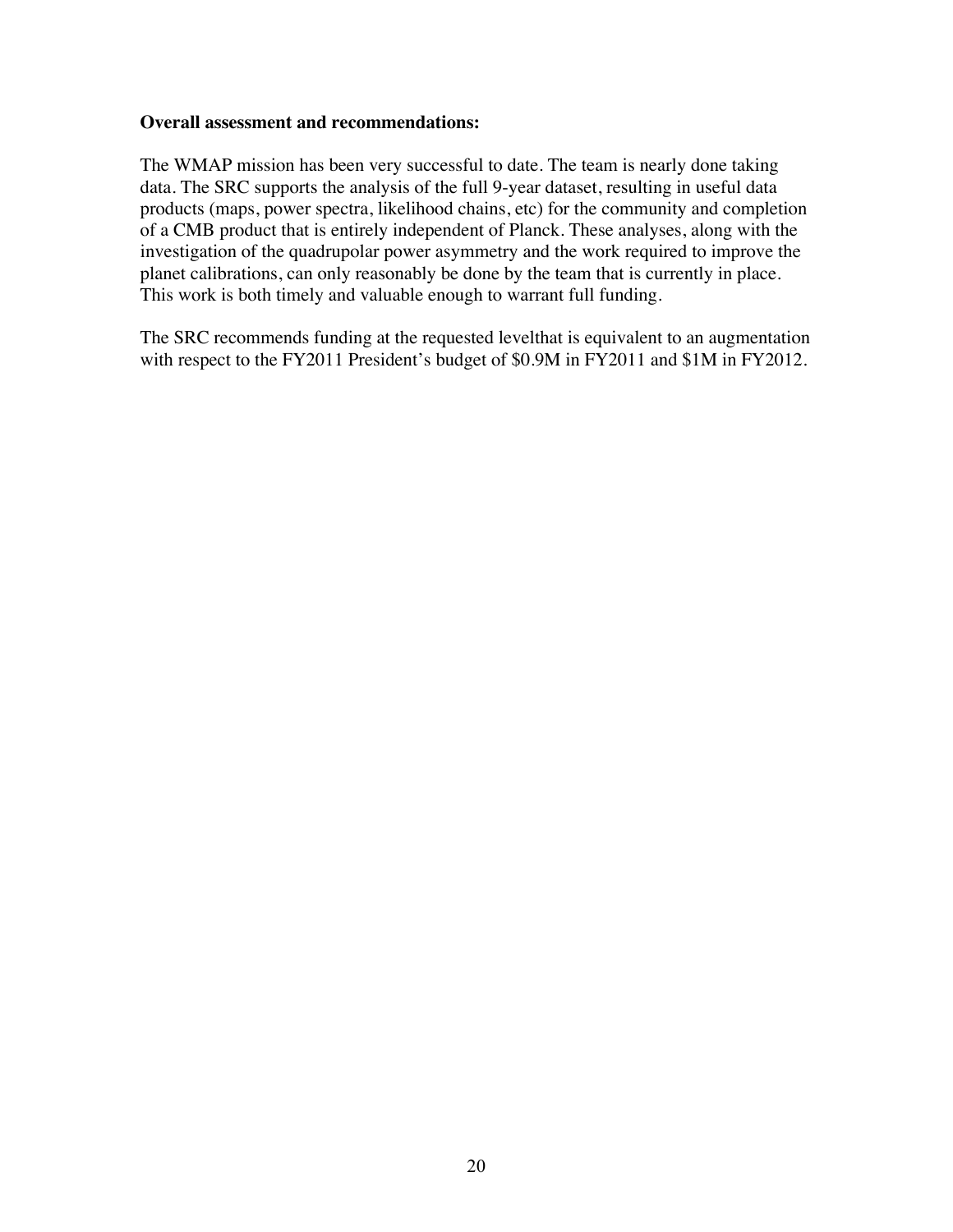#### **Suzaku**

Suzaku is the fifth Japanese X-ray satellite. It was launched by JAXA in 2005. This mission continues an ongoing Japanese-US collaboration in X-ray astronomy for which the US provided an instrument (and components) along with software and personnel. This is the most ambitious Japanese X-ray mission yet, containing an original complement of four instruments (the quantum microcalorimeter), one of which failed before it could be used for science observations. Even with only three operating instruments, the capabilities of Suzaku are closer to a facility-class mission than to an explorer class mission. The instrument package comprises the XIS CCD imager (17' square; 3 operating cameras,  $0.2-12 \text{ keV}$ ), and the hard X-ray telescope (HXD), consisting of the PIN (10-70 keV; 34' FOV) and the GSO (40-600 keV; 4.5 degree FOV), both of which have good time resolution. The third instrument is a hard all-sky monitor (WAM; 50keV-5MeV) for transient detection, with energies extending above the SWIFT band.

Suzaku offers the widest energy range of the high-throughput X-ray observatories by more than an order of magnitude. Suzaku has the lowest soft X-ray background compared to other X-ray missions, making it particularly well-suited for low surface brightness soft X-ray observations. Suzaku also has superior spectral resolution in imaging mode (XIS), because it possesses a recent generation of X-ray CCDs. The proposal pressure is strong, although somewhat less than for competitive missions.

## **Spacecraft/instrument health & status:**

The X-Ray Spectrometer (XRS; quantum microcalorimeter) failed shortly after launch, and since that time one of the four CCDs in the XIS failed. Some contamination on the XIS devices was noticed during the first year of operation, but further sensitivity losses have been modest. The spectral resolution of the XIS remains very good. There has been a gradual noise increase in the soft energy part of the PIN (< 8 keV, in the region where the XIS can collect data), but above 8 keV instrument performance is nominal. The calibration has improved for the GSO, as was promised in the previous review.

# **Science strengths:**

The XIS is a very capable instrument, with an effective area at 1-10 keV that is larger than Chandra, although not as large as XMM-Newton. Suzaku has been used for a wide range of science programs. Suzaku contributes to studies of black hole spin in both supermassive and stellar-mass black holes, accretion physics, and jet physics that are central to high energy astrophysics. Suzaku is often the instrument of choice for compact object studies because the hard X-ray instruments provide important constraints on models. Suzaku is also the instrument of choice in the study of galaxy clusters beyond the central region. These studies probe the structure and accretion out to and beyond the virial radius (a recent achievement) that address structure formation models in a way not previously possible. This is enabled not only by the lower background, but because the background is fairly consistent orbit-after-orbit. The good soft X-ray spectral resolution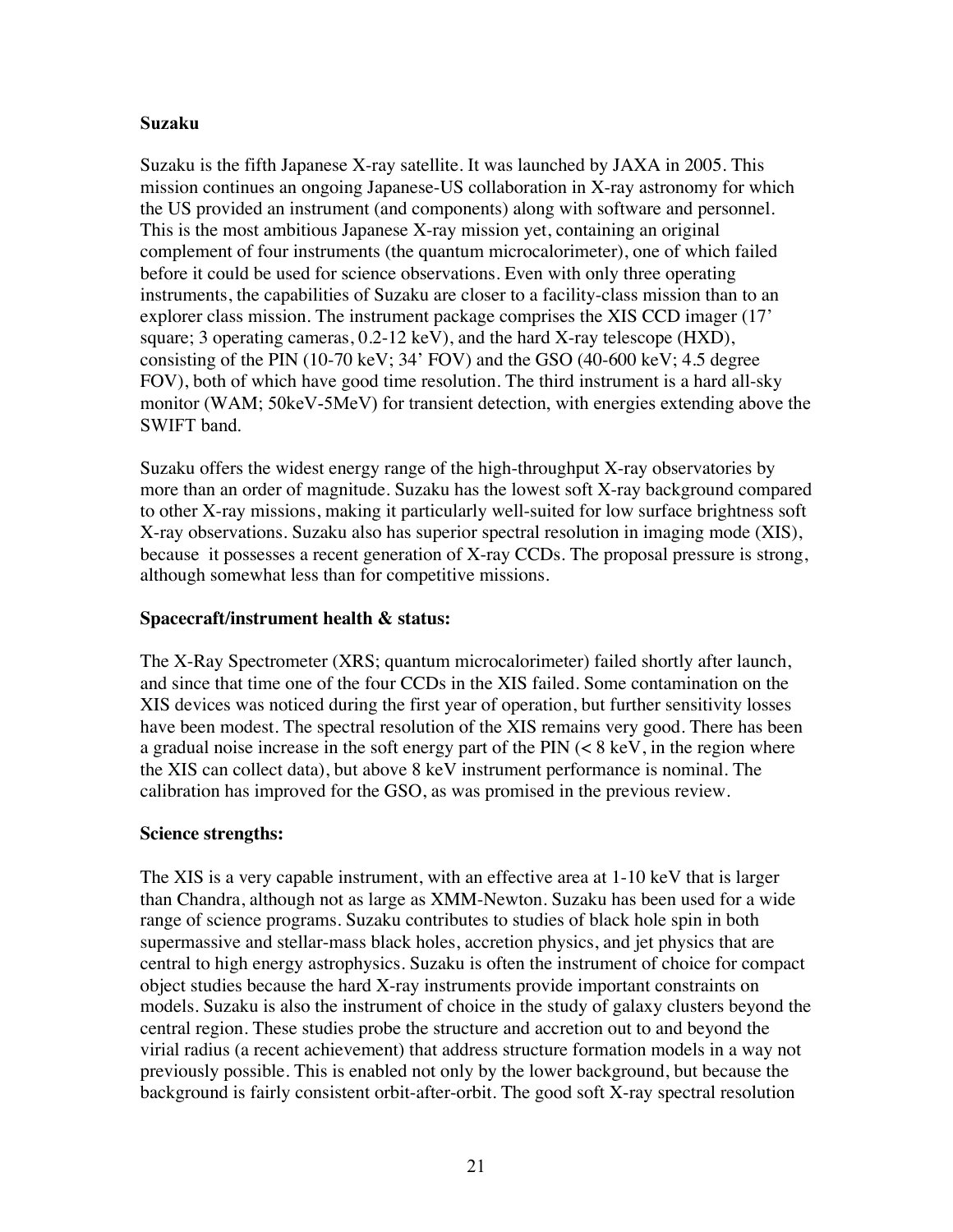gives Suzaku an advantage in the study of the Galactic hot ISM and in the study of supernova remnants, where elemental abundance measurements are important.

# **Relevance to NASA priorities:**

Suzaku is relevant to two of NASA's strategic goals: understanding the origin and destiny of the universe, phenomena near black holes, and the nature of gravity; and understanding how the first stars and galaxies formed and how they changed over time into the objects recognized in the present Universe.

# **Data accessibility:**

GO observations have a proprietary period of one year after the delivery of the processed data. Calibration observations and target of opportunity observations during the GO phase have no proprietary time. Data are provided over the web to US investigators and archive scientists through the US GOF and the HEASARC. Pipeline processing has been developed by the US and Japanese scientists and the resulting data flow easily into the suite of existing software that is common to many missions (FTOOLS, XSPEC). The US and Japanese teams continue to collaborate on this effort.

## **Synergy with other missions and ground-based work:**

The three large throughput X-ray telescopes (Chandra, XMM, and Suzaku) often complement each other and perform cross-calibration measurements. Coordinated Suzaku and Chandra observations are available directly through the Chandra program. Suzaku has worked closely with Swift, HESS, MAXI, and Fermi, both in follow-up mode, and in coordinated observations of variable sources. For example, there have been coordinated observations to probe the emission mechanism and nature of jets. Suzaku will serve as a pathfinder for NuSTAR and the high-energy instruments on Astro-H.

# **Proposal weaknesses:**

As is the case with many mature missions, new observations with Suzaku tend to strengthen existing lines of research rather than opening entirely new discovery space.

The hard all-sky monitor (WAM) has not become a strong part of the mission, although efforts are being increased to address this issue.

#### **Overall assessment and recommendations:**

The Suzaku mission is a key instrument in the wide range of endeavors being pursued in high-energy astrophysics. It has been consistently oversubscribed in time and has led to a strong publication rate that is growing. The key projects, which are demanding in terms of observing time, should lead to high-impact results in the coming years.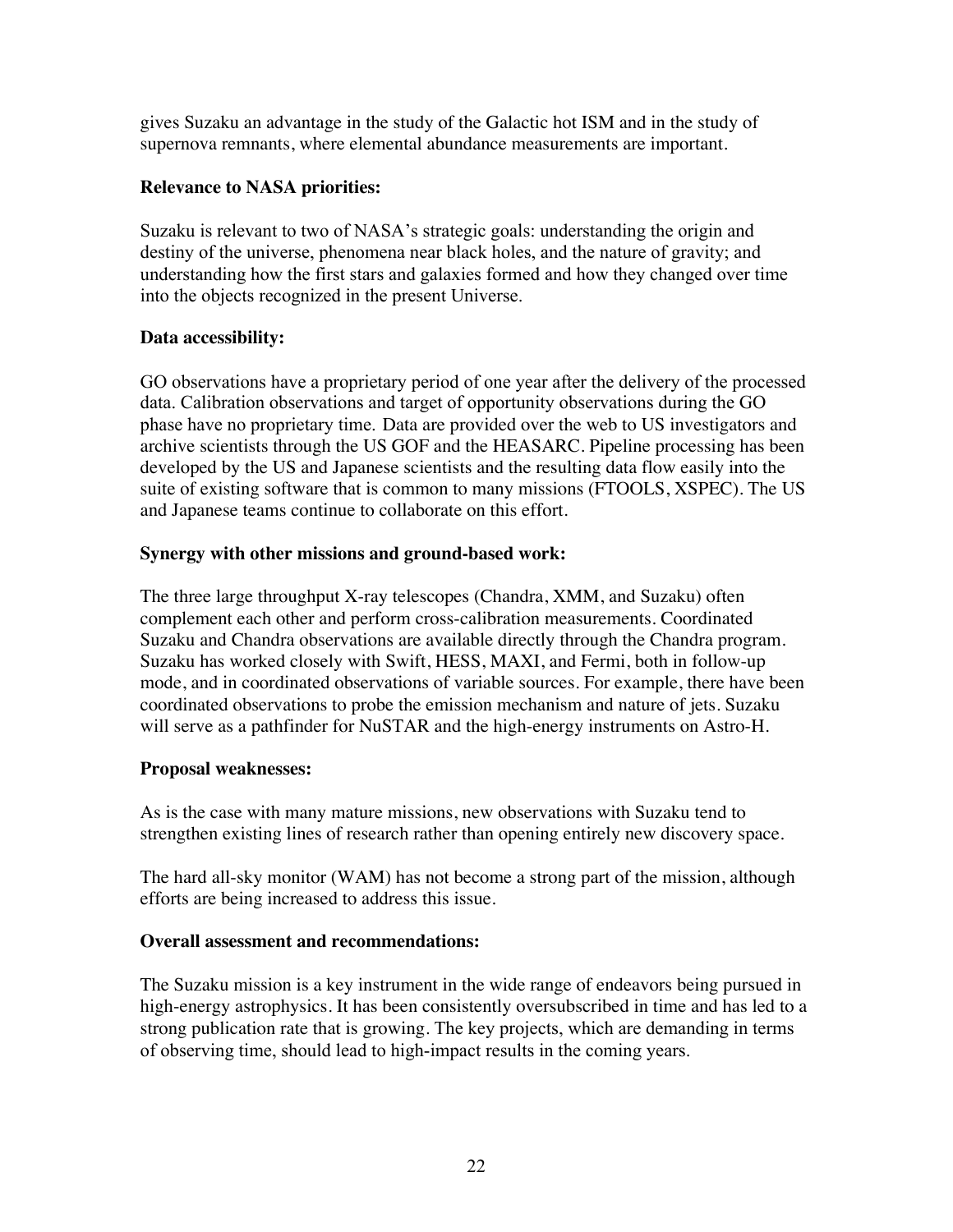Suzaku is an example of a highly fruitful international collaboration where the Japanese and US teams have grown increasingly effective in working together. They do not "reinvent the wheel," but adapt previously developed software for subsequent missions. Although most of the cost of the mission was borne by Japan, US scientists receive a significant portion of the observing time and are first authors or co-authors in a majority of the publications. This strong science return is provided at a very modest cost to NASA.

The operation of the mission depends, in part, on US scientists and software developed and maintained by the US GOF. If support for these activities were withdrawn, the mission would be in peril and might be cancelled, since it is unlikely that JAXA could devote the additional resources. Our strongest recommendation for Suzaku is that the GOF and its services be maintained without significant cuts.

The SRC recommends that guest observer funding be maintained if at all possible. This is most important for those undertaking large programs that place the greatest demands on the scientists.

The SRC recommends funding at a level corresponding to an augmentation with respect to the FY2011 President's budget of \$0.1M in FY2011 and \$2.64M in FY2012 – 2014, with the latter reviewed by the next Senior Review.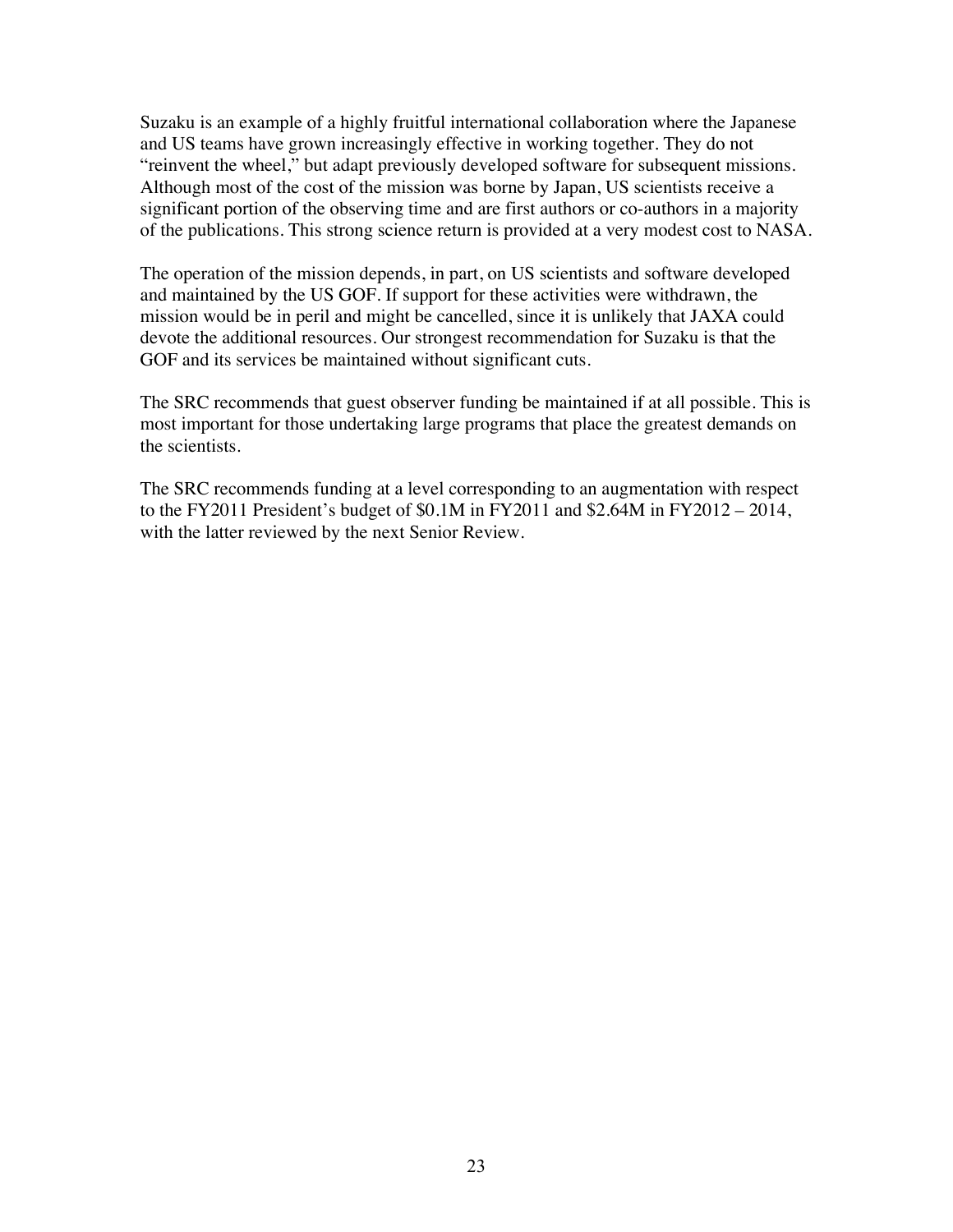# **GALEX**

The GALEX mission performs ultraviolet imaging and spectroscopy in the Far Ultraviolet (FUV) and Near Ultraviolet (NUV). The prime mission performed a sky survey covering a significant fraction of the full sky in both bands (the AIS) as well as targeted deeper surveys. GALEX is requesting an extended mission, primarily to support the continuation of the GALEX Legacy Survey (GLS), but also to continue the guest investigator program and perform a spectroscopic survey. When complete, the GLS will provide 1500 seconds of exposure on each sky element over the same area as the AIS, which provided 100 seconds of exposure. The GLS has completed  $6000 \text{ deg}^2$  of survey, and will, for nominal operations, complete  $3000 \text{ deg}^2$  in each subsequent year.

# **Spacecraft/instrument health & status:**

The FUV detector is currently non-operational for planning purposes. While the GALEX team continues to try to restore detector functionality, for the purposes of this review the SRC assumed that the FUV channel was permanently non-operational. All other aspects of the spacecraft and instrument performance are nominal.

# **Science strengths:**

GALEX provides the only wide-field imaging capability in the ultraviolet and is the only instrument capable of performing efficient sky surveys in its wavelength range. GALEX deep images have led to several significant scientific results and discoveries. The survey data have proven to be a great utility to the community, as evidenced by the archive downloads and community publication and citation rate.

The GALEX survey capability is unlikely to be replicated in the next several decades.

# **Relevance to NASA priorities:**

GALEX is relevant to NASA's strategic goals to understand the origin and destiny of the universe and how the first stars and galaxies formed and how they changed over time into the objects recognized in the present Universe.

# **Data accessibility:**

The archive is heavily used by the community, and results in substantial publications. Improved software tools for extraction, particularly of archival spectroscopic observations, should lead to an even more useful archive.

# **Synergy with other missions and ground-based work:**

The GALEX sky survey provides an archive of UV imaging that is available for most of the sky. Observations in other bands, e.g. X-ray, optical, IR, gamma ray, often use the GALEX archive images of their fields of interest to provide the broadest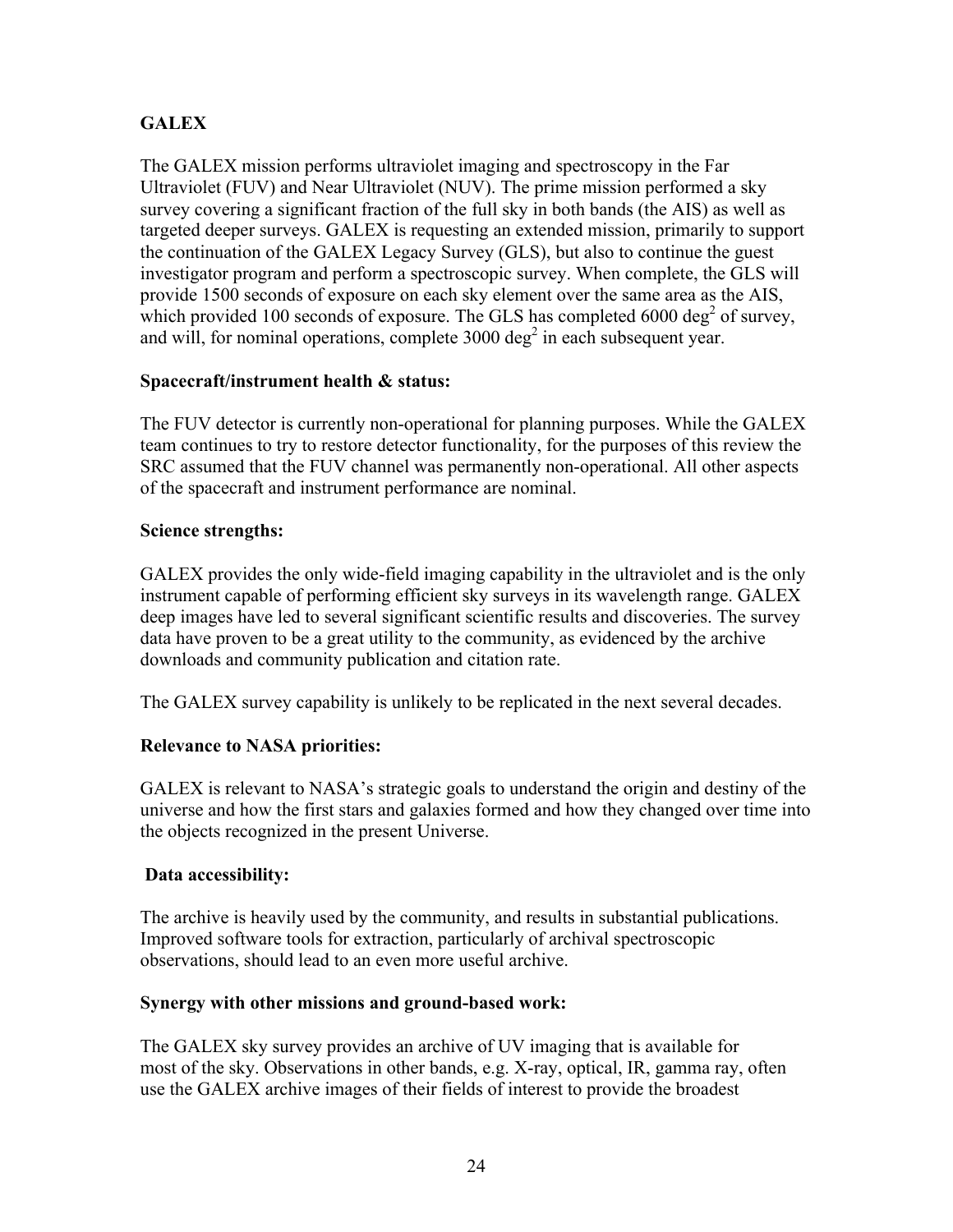possible multi-wavelength information.

## **Proposal weaknesses:**

The proposal did not provide an adequately quantitative evaluation of the science that would be gained by increasing the survey volume. It was not clear what specific improvements in our understanding would result from doubling the GLS survey volume over the next two years.

The value of the spectroscopic survey was not well defined.

The scientific productivity (with respect to the level of funding) of the PI and GI efforts is low compared to other missions at this level of maturity. The requested level of funding is high for the potential scientific return, compared to other mature missions. While community publications have grown substantially, the PI team and GI publication rate has not matched this growth. The SRC felt this reflected the mature state of the program, and that the survey archive, as opposed to new targeted observations, has become the primary source of scientific productivity.

The proposal did not address the relationship between GALEX and the UV imaging capabilities on other missions, in particular the Swift UVOT and the XMM OM. Since these cameras have capabilities in the same waveband, with less field of view but better angular resolution, some scientific objectives might be better pursued with these instruments. An assessment of the science objectives, other than the surveys, that require the GALEX wide field of view should have been included in the proposal.

# **Overall assessment and recommendations:**

The Committee recommends that the program be continued for two more years and closed out in FY2013. During this time, the program should emphasize the completion of as much of the GLS as possible and the development of software to maximize community utilization of the archive. By concentrating on the GLS, the project will map more sky per year, increasing the archival value of the mission accordingly.

The Committee feels that moving the Missions Operations Control center to Cal Tech, which was suggested as a long-term cost-saving measure, would introduce unnecessary risk into the mission operations and provide no cost savings given the limited remaining mission lifetime. The panel strongly recommends that the mission operations control facility not be moved.

The Committee does not recommend funding the GI program nor the execution of the spectroscopic survey.

The SRC recommends that GALAX receive a budget that is \$1M less than that in the FY2011 President's budget for FY2011 and FY2012 followed by closeout in FY2013.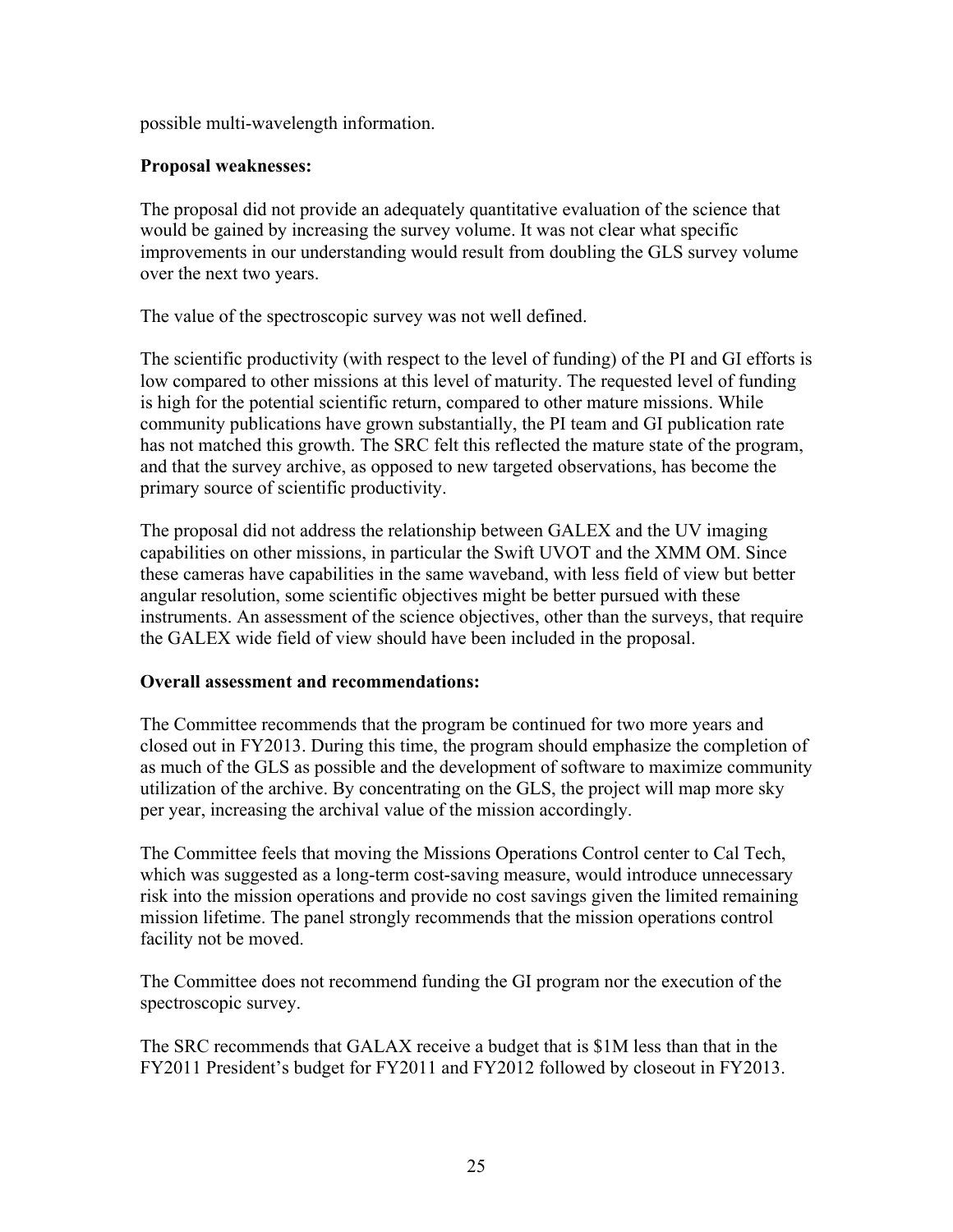# **RXTE**

The main and unique niche of RXTE is microsecond timing in the X-rays. This enables the study of QPOS, millisecond pulsars, anomalous X-ray pulsars, accreting millisecond pulsars, and magnetars.

The satellite contains a Large Area Proportional Counter array of  $6500 \text{ cm}^2$ . Only 1 out of 5 proportional counters is now being used most of the time. The instrument is restricted to observations of sources that are strong enough to carry out fast timing. This means that the prime targets are Galactic X-ray sources, but sufficiently strong AGNs are observed as well. With these restrictions, RXTE continues to provide science that is in demand by the community.

## **Spacecraft/instrument health & status:**

The spacecraft is beginning to deteriorate. The HEXTE cannot chop so it is quite limited. In the past, when proposers have prepared their technical feasibility calculations they have assumed that all 5 PCU will be turned on, but the average number of PCUs active per observation is 1.6. At times only 1 PCU is enabled; however this setting is also driven by the science. For example, observations with the goal to simply measure the flux do not benefit from having more than one PCU enabled. As a percentage of total good time, the number of PCUs on is: 50%, 40%, 5%, 3%, and 2% for 1 through 5 PCUs, respectively. There is no status report on the ASM after 1998, but it seems to be operating satisfactorily.

# **Science strengths:**

The strength of RXTE is the study of time variability, particularly for galactic X-ray pulsars and black holes on time scales of milliseconds. After over 40 years of X-ray astronomy, new forms of rapid time-variable phenomena continue to be discovered that tell us more about compact objects. RXTE is the only mission that can do this.

RXTE is still a very fruitful mission. Even without direct GI support there were 84 submitted proposals in the last cycle. There were six complete downloads of the archival data. The publication rate based on RXTE remains high, similar to the rate for the previous seven years.

# **Relevance to NASA priorities:**

RXTE is relevant to NASA's strategic goal to understand phenomena near black holes and the nature of gravity.

# **Data accessibility:**

The data are made immediately available to the public.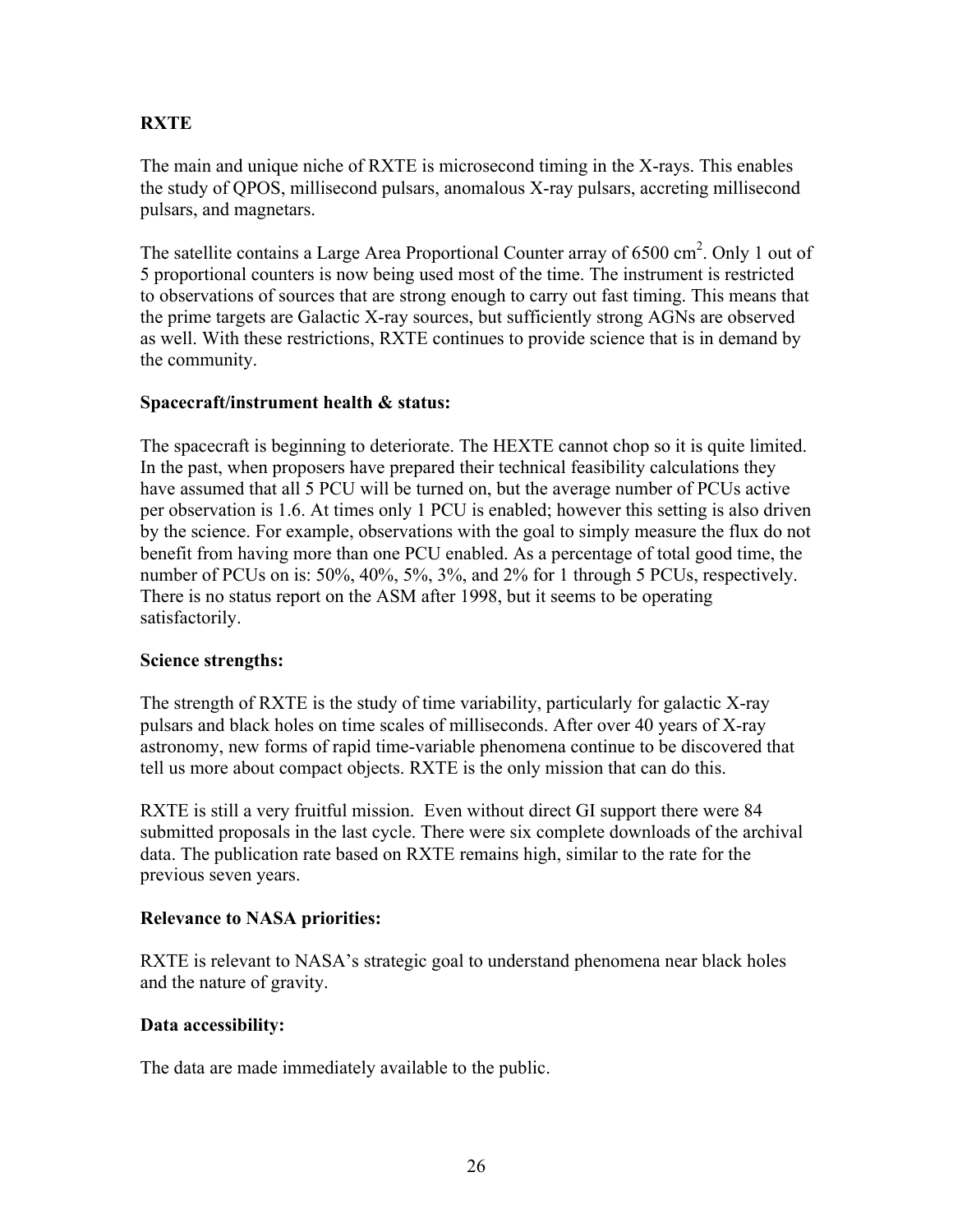### **Synergy with other missions and ground-based work:**

RXTE provides monitoring to supplement observations in space from IR to GeV and optical/IR, as well as TeV, from the ground. There is substantial benefit to maintaining RXTE in the Fermi era to observe flare events when they occur.

### **Proposal weaknesses:**

The proposal did not make a convincing case for how continued observations would qualitatively enhance the large body of work already collected. The proposal described the ways in which RXTE is complementary to other current missions, but the committee does not believe that these supporting observations by themselves are sufficient to justify a further extension of the mission with the current tight budget constraints.

## **Overall assessment and recommendations:**

Because of the special capabilities for millisecond timing, the small cost of operation, and the continued high interest in RXTE data in the community, NASA could justifiably consider maintaining the RXTE mission, including the GOF, were funds available.

The SRC recommends no funding for FY2011 and beyond.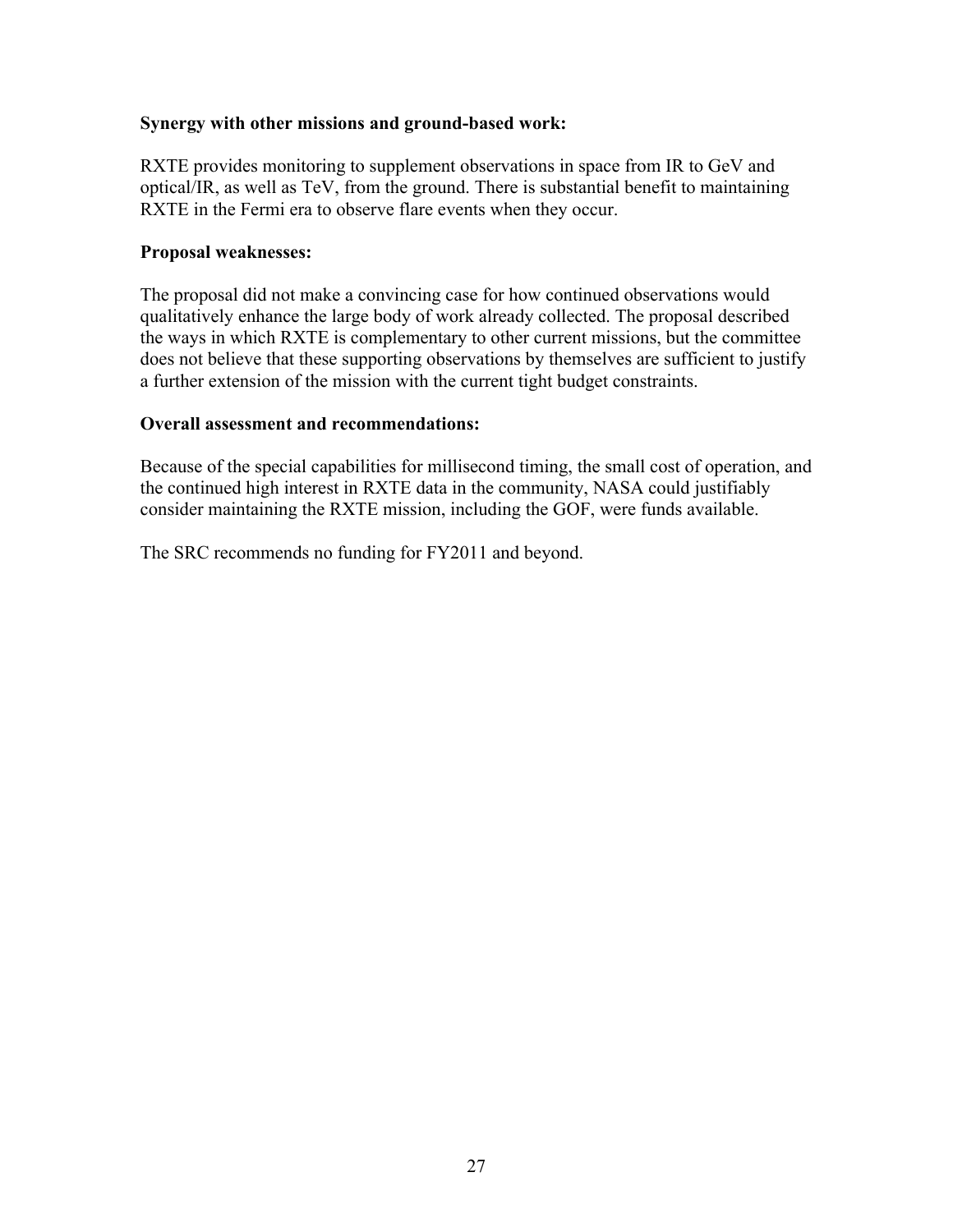# **INTEGRAL**

INTEGRAL (the INTErnational Gamma-Ray Astrophysics Laboratory) was launched in October 2002. INTEGRAL has now completed more than seven years of successful operations and has recently been approved by ESA for an extended mission through 2012. NASA has been a partner in the mission since its selection by ESA in 1995. INTEGRAL carries two main instruments, the high-resolution gamma-ray spectrometer, SPI, and the high-angular resolution gamma-ray imager IBIS, as well as X-ray and optical monitors. NASA currently provides 5% of INTEGRAL funding.

## **Spacecraft/instrument health & status:**

The INTEGRAL spacecraft and its various subsystems are functioning well. The spacecraft orbit allows for a ~90% duty cycle for science operations (consistent with prelaunch predictions). The solar arrays have shown little degradation and the full  $40^{\circ}$  range in sun angle is anticipated to persist through 2012. The attitude control system has enough fuel for another 15 years. Early problems with saturation of the telemetry bandwidth have been circumvented. There were a few problems with the instruments early in the mission, but they have been extremely stable since then. The JEM-X detectors exhibited a worrying rate of loss of anodes shortly after power up. The problem was solved by reducing the operating voltages and only using one of the two units at a time to protect the other. The IBIS/ISGRI array still has less than 3% bad pixels. Two of the 19 SPI Ge detector elements failed about one year into the mission and a third has failed within the last year. This has led to a sensitivity decrease of  $\sim 8\%$ . The bottom line is that the instrument seems capable of running well for 5-15 years.

# **Science strengths:**

The major strength of INTEGRAL is in gamma-ray line studies, especially  $^{26}$ Al and the 0.511 MeV annihilation line, a capability unique among current operating missions. INTEGRAL employed this capability to reveal clues to the nature of ongoing nucleosynthesis. The  $^{26}$ Al and  $^{60}$ Fe mapping provides information for massive star inventories in nearby star-forming complexes. INTEGRAL gave confirmation of disk asymmetry for the  $e^{+}/e$ - annihilation line. INTEGRAL also carried out population studies of HMXBs and SFXTs. The recently developed gamma-ray polarization capability is unique among current missions and potentially important. The polarized emission from GRBs and pulsars has been measured. INTEGRAL would contribute substantially to our understanding of novae or Type Ia supernovae by observing gamma-ray lines if such events were to occur locally during the next two years, but the probability is low. Other studies include those of black hole binary accretion, cyclotron line sources, magnetars, cataclysmic variables, and AGN.

# **Relevance to NASA priorities:**

 formation and hence the NASA strategic goal to understand how the Universe originated INTEGRAL observations of  $^{26}$ Al and other radioactive elements address element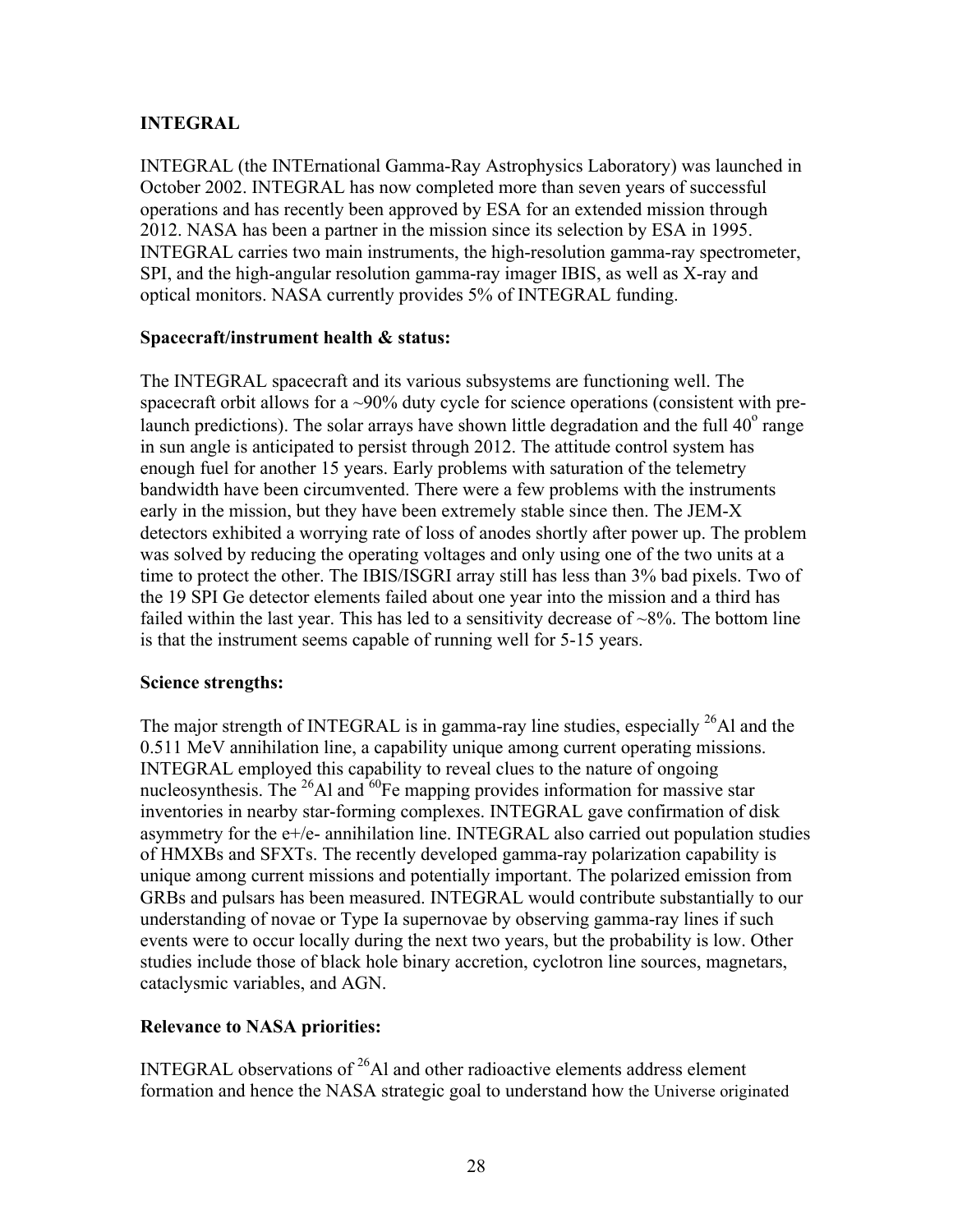and evolved to produce the galaxies, stars, and planets we see today and how life originated.

## **Data accessibility:**

The data are made public one year after they are processed.

## **Synergy with other missions and ground-based work:**

INTEGRAL impacts the scientific return of other missions through coordinated multiwavelength observations with other satellites (e.g., Fermi, XMM-Newton, Swift, RXTE). INTEGRAL gives the only energy coverage for energies above those of RXTE and SUZAKU until one reaches Fermi energies of about 20 MeV. The synergy between INTEGRAL and Fermi will be beneficial to a number of scientific endeavors. The complimentary energy band and superior angular resolution of IBIS is important to identify and study the large number of sources detected with Fermi. Several Fermi Guest Investigations refer to INTEGRAL coordination or refer to INTEGRAL results. These include the multi-wavelength study of blazars, pulsars, pulsar-wind nebulae, Galactic microquasars, and Be star transients. Solar physics observations by INTEGRAL complement lower energy observations. The low positional accuracy of INTEGRAL means that only sources for which one has some high expectation of the identification can be confidently monitored across wavelength bands.

## **Proposal weaknesses:**

The proposal did not make a strong case that this mission has not reached a point of diminishing return. The proposal did not list the number of GOs that need to be funded per year or the oversubscription rate. The SRC estimates that only about 20 proposals a year are submitted and accepted. The proposal did not, therefore, make a case that there is strong community interest in the new results that will come from continued US participation.

The archival data is lightly used. The community does not find the INTEGRAL archive to be as important a resource as the archimes of other missions.

# **Overall assessment and recommendations:**

Even though INTEGRAL has produced good science in the past, the SRC cannot recommend continued US funding in a constrained budget.

The SRC recommends no funding in FY2011 and beyond.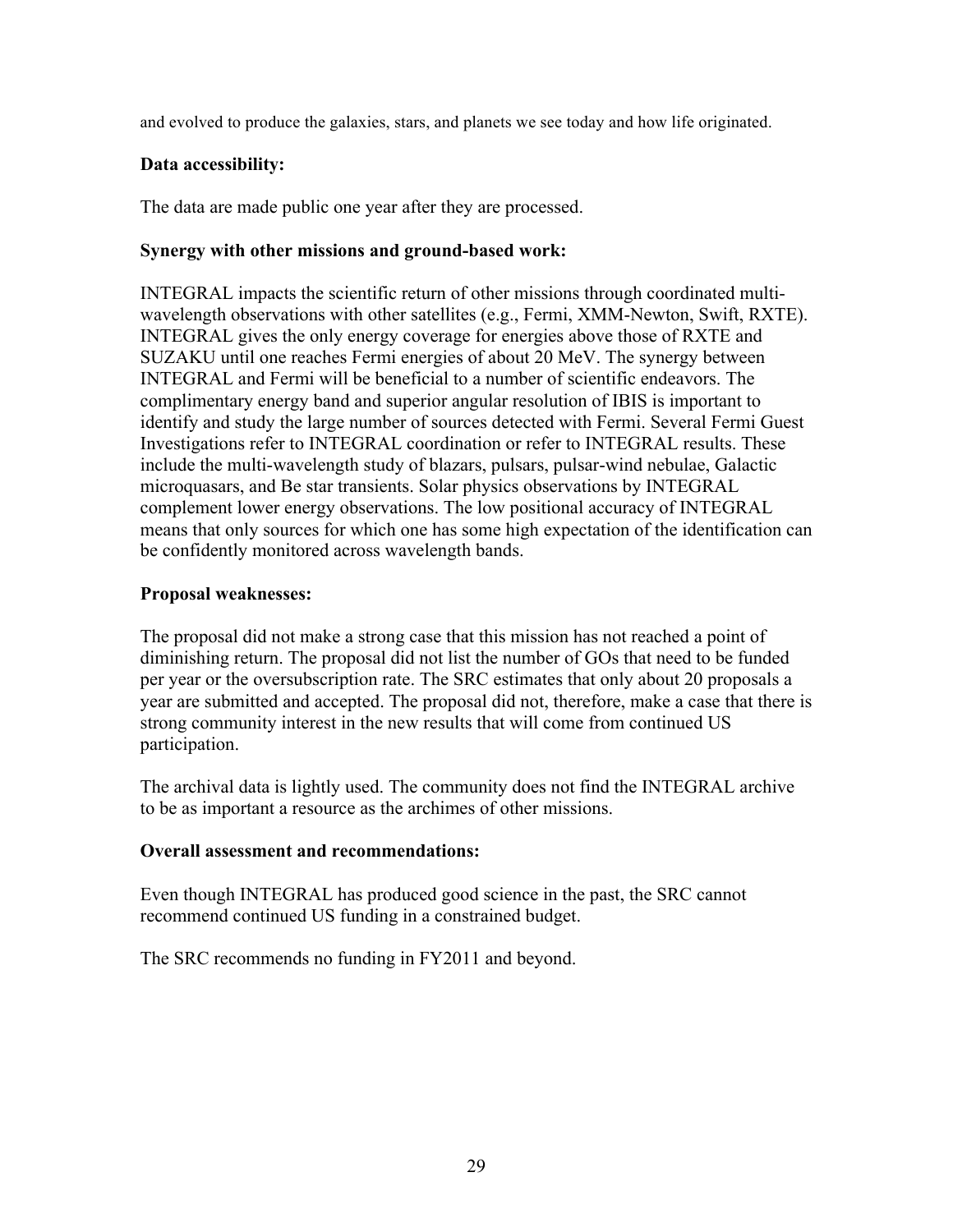# **Warm WISE**

The WISE mission will produce a survey of the entire sky at wavelengths 3.4, 4.6, 12, and 22 µm. WISE was launched into a Sun-synchronous orbit on 2009 December 14, and began its prime survey mission on 2010 January 14. WISE has a cryogenic primary mission utilizing a solid hydrogen cryostat, a 40 cm telescope, and four infrared detector arrays. The focal plane has four  $1024x1024$  infrared detector arrays, HgCdTe for the two shorter wavelengths and Si:As for the two longer wavelengths. The former will remain available after cryogen exhaustion. WISE maps the sky in a highly redundant manner by scanning the sky continuously, taking out the orbital smearing by using synchronized motions of a scanning mirror. WISE produces a complete sky map in 6 months. Data products for the primary mission include an Image Atlas and a point source catalog. Cryogenic WISE will also identify and characterize a number of Near Earth Objects (NEO) using the 12 and 22 µm windows. These bands will not be available after exhaustion of the cryogen, thus no NEO work is anticipated in the warm mission phase. The proposal to the SRC included two main elements: a three-month extension of WISE flight operations after cryogen depletion to complete the second-pass sky coverage in the 3.4 and 4.6 µm bands, and enhanced data products and enhanced data analysis tools.

## **Spacecraft/instrument health & status:**

WISE is currently conducting its prime cryogenic mission. All systems on the instrument payload and spacecraft are performing well. The first pass on the sky should be complete in July 2010, and the solid hydrogen cryogens are expected to last until October 2010. The 9-month cryogen lifetime should be sufficient to cover half the sky for a second pass.

After the depletion of the cryogens, the focal planes and optics are predicted to radiatively equilibrate at  $72 \pm 4$  K. This temperature should be low enough to continue operation of the two shorter wavelength channels with little change in performance.

#### **Science strengths:**

The WISE cryogenic survey will be orders of magnitude more sensitive than previous all sky surveys at these wavelengths. The WISE survey is expected be an important astronomical database for decades to come.

The team is highly experienced and includes experts in both the instrumentation and the processing of very large astronomical data sets.

#### **Relevance to NASA priorities:**

WISE is relevant to NASA priorities since the WISE catalog will contain positions and infrared photometry for all types of astronomical objects ranging from solar system objects to sources in the distant universe. In particular, Warm WISE would contribute to the NASA strategic goal of understanding the formation of low mass stars and the properties of massive exoplanets by increasing the sample of known objects.